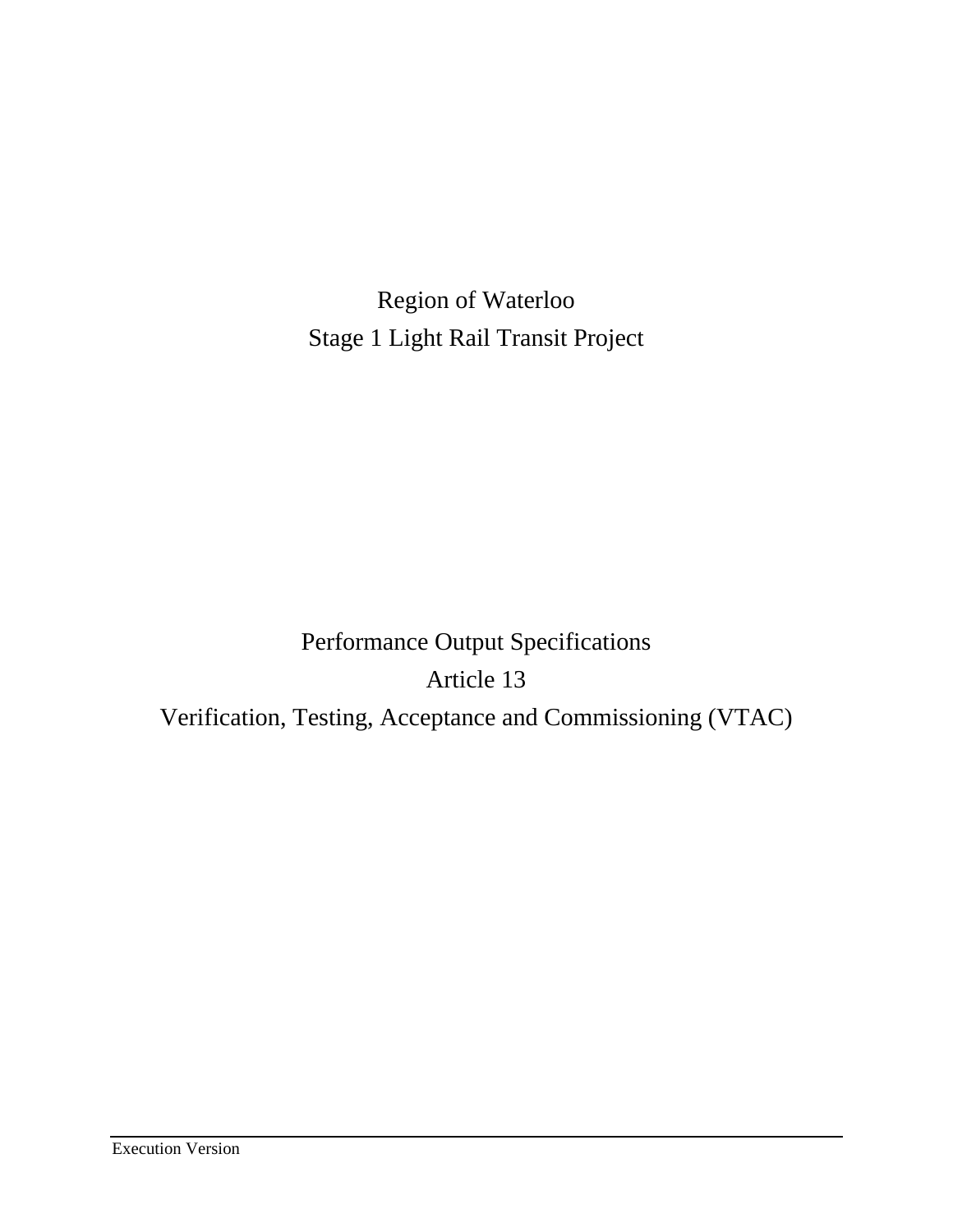# **Table of Contents**

| 13.1  |                                                                                             |  |
|-------|---------------------------------------------------------------------------------------------|--|
| 13.2  |                                                                                             |  |
| 13.3  |                                                                                             |  |
| 13.4  |                                                                                             |  |
| 13.5  |                                                                                             |  |
| 13.6  |                                                                                             |  |
| 13.7  |                                                                                             |  |
| 13.8  | Operations Term and Maintenance and Rehabilitation Term Expiry Transition Procedures. 13-29 |  |
| 13.9  |                                                                                             |  |
| 13.10 |                                                                                             |  |
| 13.11 |                                                                                             |  |
| 13.12 |                                                                                             |  |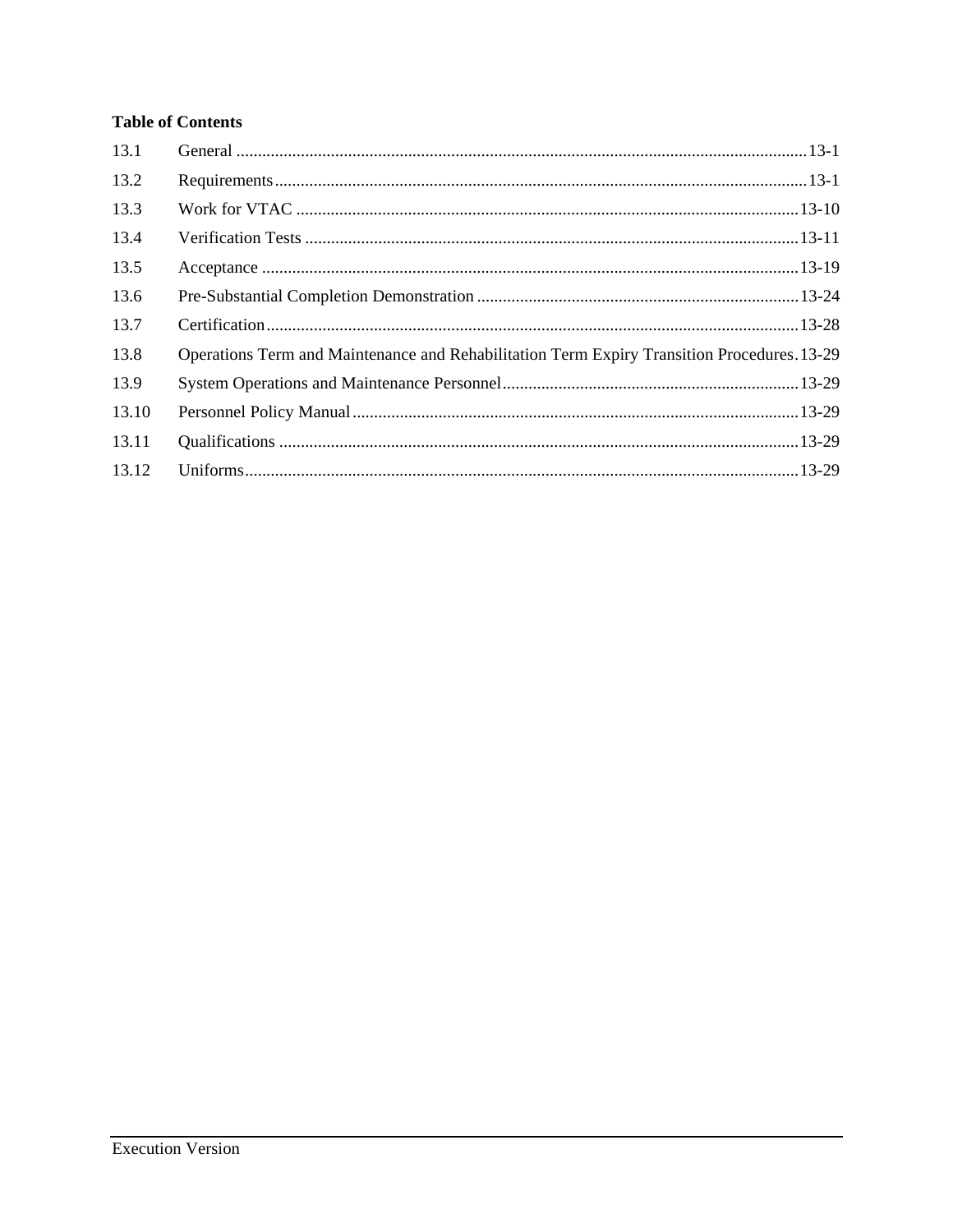# **ARTICLE 13 VERIFICATION, TESTING, ACCEPTANCE AND COMMISSIONING (VTAC)**

# **13.1 General**

- (a) This Article describes the requirements for components, equipment, and systems verifications and tests, leading to and including Integrated Systems Tests, a Demonstrated System Operations Test and a Maintainability Demonstration Test, which together, if successful, shall lead to the issuance of the Substantial Completion Certificate for the Region of Waterloo Stage 1 Light Rail Transit System. Issuance of the aforementioned Certificate is a condition precedent to the entering revenue service operations. Also, this Article addresses the development, during the performance of the Phase 1 Work, of plans to monitor the dependability of the Project during the Phase 2 Work and tests and Final Acceptance of the total System by the Region.
- (b) The presentation of specific verification, testing, acceptance and commissioning requirements within this Article must not be construed to limit or modify in any way Project Co's responsibility to provide a holistic, comprehensive, and fully functional approach to verification, testing, acceptance and commissioning responsibilities. Project Co may add to these requirements, revised lexicon, combine and rearrange these requirements, or otherwise make modifications as needed to enable Project Co to meet its overall responsibility to provide a holistic, comprehensive, and fully functional approach to verification, testing, acceptance and commissioning needed to successfully deliver the Stage 1 LRT Project. However, as a minimum, the Verification, Testing, Acceptance and Commissioning Plan shall address every aspect of the requirements cited in this Article and the rationale for all deviations or variances from any requirement cited this Article must be fully described in the Verification, Testing, Acceptance and Commissioning Plan and presented in Project Co's submission.

### **13.2 Requirements**

- (a) General
	- (i) Project Co shall subject the complete LRT System to a comprehensive test program to verify the design and performance characteristics and to determine compliance with safety and dependability characteristics. The comprehensive test program shall include the following elements: design conformance, flow charts, production conformance, installation, qualitative and quantitative verification, and routine acceptance tests on all items and integrated systems. Requirements concerning test plans, procedures and reports are subject to review and approval by the Region.
- (b) Verification, Test, Acceptance and Commissioning Plan
	- (i) Project Co shall prepare an outline Verification, Test, Acceptance and Commissioning Plan ("VTAC Plan") for the review of the Region as part of the Phase 1 submission.
	- (ii) The VTAC Plan shall be fully developed as a VTAC program as the work progresses for use in Project Co's performance of the work as well as for incorporation as necessary into construction documents. The VTAC Plan shall outline the methods and procedures to be utilized to verify System compliance with the technical requirements of the Project Agreement prior to attaining Revenue Ready status. The VTAC Plan shall be structured to ensure a systematic, thorough evaluation of all individual system components, as well as their integrated performance. This evaluation shall be accomplished through data submittals, inspection, testing and demonstrations, as described herein.

**Confidential – Economic Interests of The Region of Waterloo and Ontario Infrastructure and Lands Corporation**  Page 13-1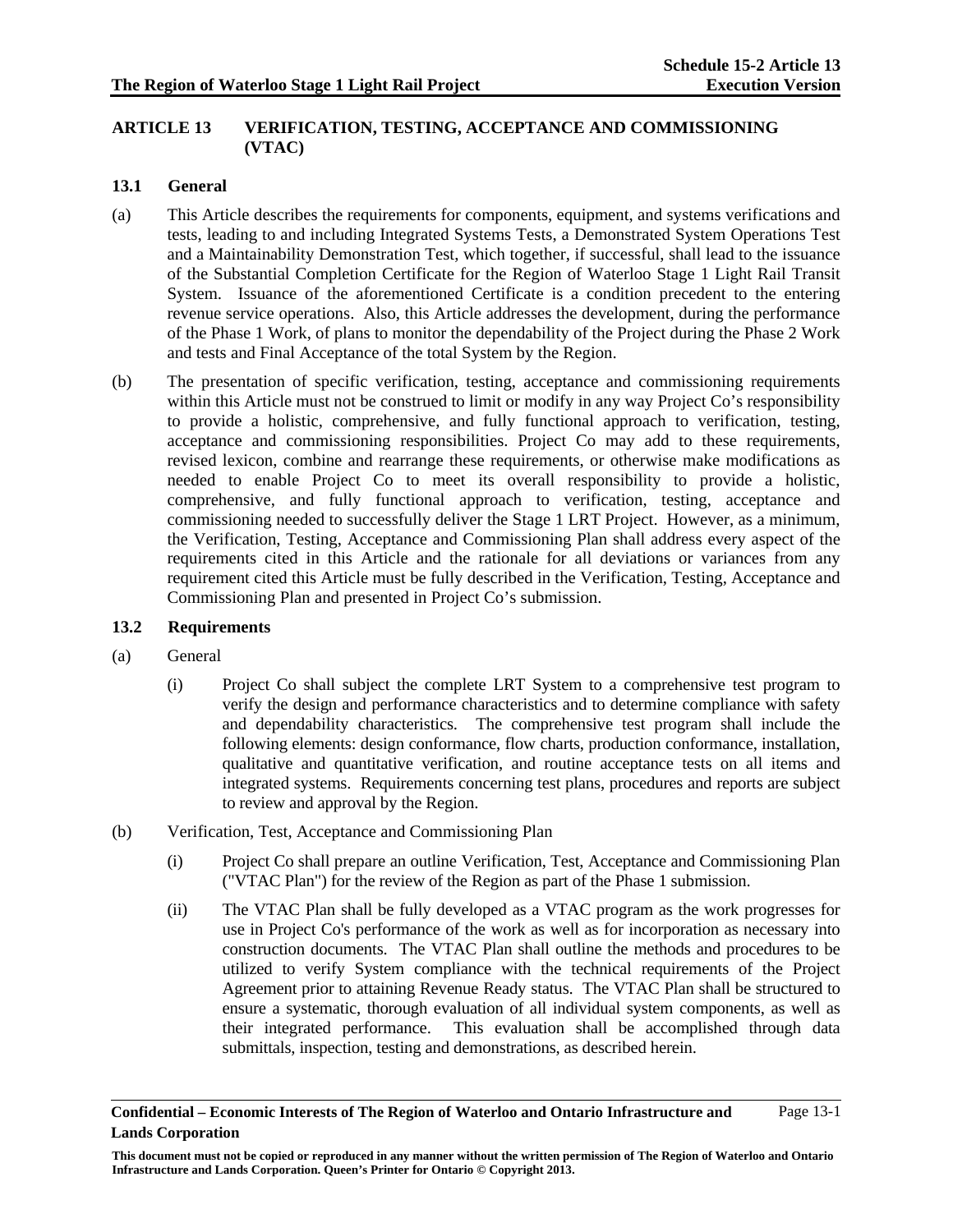- (iii) The VTAC Plan schedules shall reflect consideration of verification constraints which may normally be expected during certain hours of the day, such as work at street crossings during peak traffic periods. The schedules shall reflect any work shifts which are outside the normal work day of 8:00 a.m. to 5:00 p.m., Monday through Friday, resulting from these considerations, and the VTAC Plan shall explain the need for the special work shifts.
- (iv) The VTAC Plan shall also provide procedures for implementing corrective actions after failed inspections, tests, or demonstrations and following up to ensure incorporation of corrections into System design.
- (v) The VTAC Plan shall contain adequate information to reflect the VTAC program content and shall specifically incorporate a Product Improvement Verification Program (PIVP), a Software Verification Program (SVP), an Integrated Systems Demonstration Program (ISDP), a Maintainability Demonstration Test Plan (MDTP) and a Dependability Demonstration Test (DDT) Program.
- (vi) Project Co shall also prepare a Systems Assurance Monitoring Plan (SAMP). This plan shall set forth Project Co's proposed methodology for measuring system assurance parameters during the Operations Term and Maintenance and Rehabilitation Term.
- (vii) The pre-final VTAC Plan shall be submitted to the Region for approval within 120 calendar days after the issuance of the Phase 1, and the final VTAC Plan shall be submitted 30 days after receipt of the Region's comments and be updated thereafter, as may be required, but no less frequent than every six months.
- (c) VTAC Program
	- (i) VTAC Program Outline
		- A. Project Co shall prepare the Verification Program in a building-block manner: identifying all design and performance requirements, assigning the requirement to the appropriate verification effort(s) (e.g., component or assembly development, subsystem/subassembly qualification or acceptance, installation, combined subsystem, system acceptance, or initial operation) and define the method(s) to be used to accomplish verification (e.g., test, analysis, similarity to an equivalent application, simulation, or in the case of dimensional or cosmetic requirements, inspection). As part of the VTAC Plan, Project Co shall develop a list of verification and acceptance tests which defines the planned verification and acceptance tests. When an identifiable block of hardware is subcontracted, it shall be noted.
	- (ii) VTAC Program Categories
		- A The VTAC Program shall address, at a minimum, the following categories of verification:
			- 1. Subsystem design and performance verification (in-plant and field).
			- 2. Component, assembly, and subsystem factory acceptance testing and post delivery acceptance testing (in-plant and field).
			- 3. Subsystem acceptance tests qualitative and quantitative (field).
			- 4. Subsystem interface verification (in-plant and field).
			- 5. Integrated Systems Tests.

#### **Confidential – Economic Interests of The Region of Waterloo and Ontario Infrastructure and Lands Corporation**  Page 13-2

**This document must not be copied or reproduced in any manner without the written permission of The Region of Waterloo and Ontario Infrastructure and Lands Corporation. Queen's Printer for Ontario © Copyright 2013.**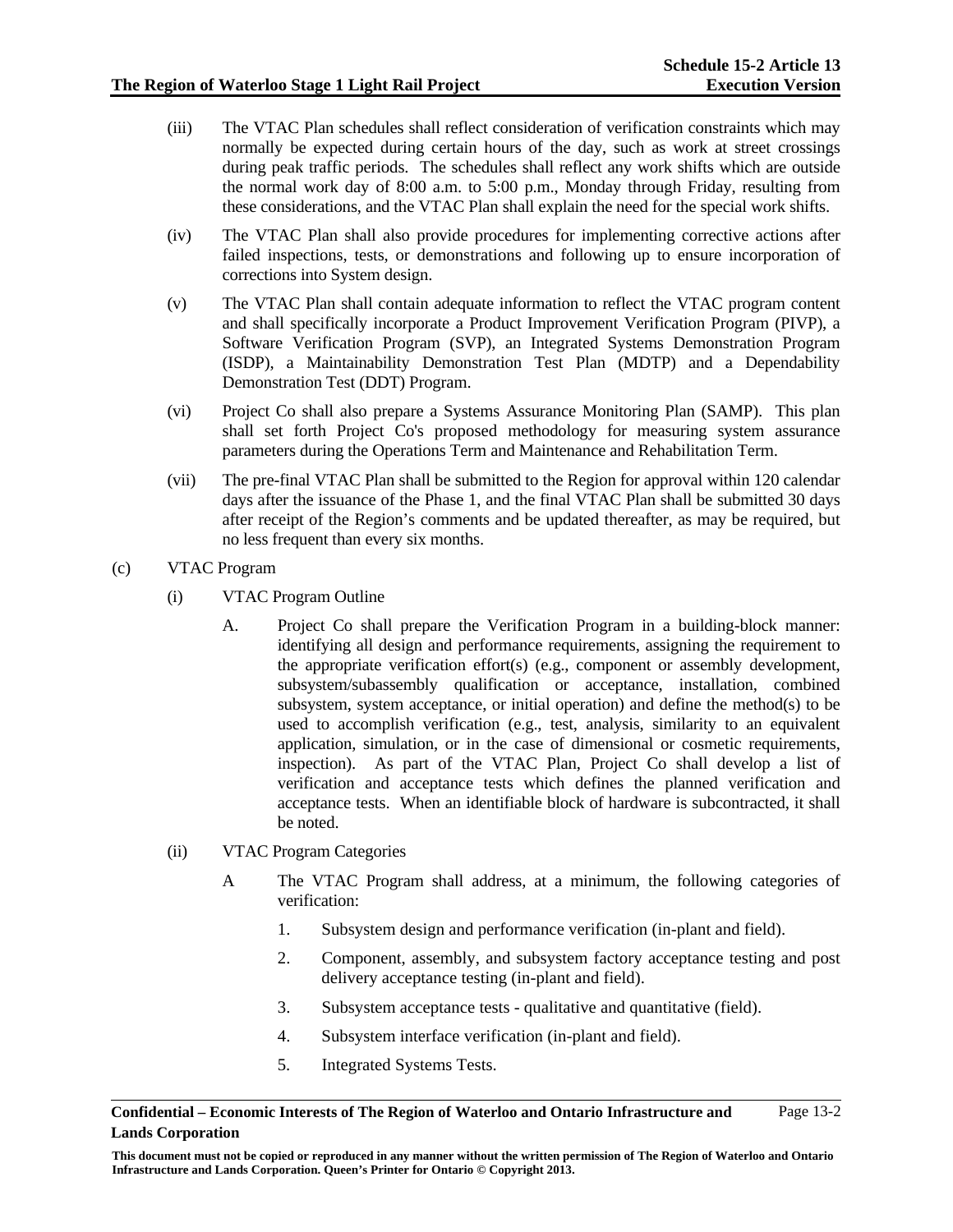- 6. Hardware/software integration (in-plant and field).
- 7. Emergency procedures/drills/simulations (field).
- 8. Hardware installation/replacement testing (field).
- 9. Maintenance hardware verification/training of personnel (field).
- 10. Product Improvement Verification Program (PIVP).
- 11. Software Verification Program (SVP).
- 12. Integrated System Demonstration Program (ISDP).
- 13. Maintainability Demonstration Test Program (MDTP).
- 14. Reporting format for each verification/test performed.
- 15. Verification Plan revision procedure and controls.
- 16. Identification of the required Region-furnished material, personnel and/or equipment.
- (d) Subsystem Supplier Test Requirements
	- (i) Subsystem Supplier Tests are required to ensure timely and effective site acceptance and site integration testing and commissioning of systems equipment, extensive equipment testing will be performed at the suppliers' facilities prior to shipping the equipment to the site. The testing will simulate the type of testing, which is planned to be performed in the field following the installation. This testing will be conducted under the auspices of the Subsystem design engineer and quality assurance representative. Systems design engineer is responsible for reviewing and signing off the test results, and preparing test reports. The reports shall be submitted to the Region Representative for review and approval. Shipment of the equipment will be authorized once the reports are approved.
	- (ii) Development, Prototype and Type Tests (design qualification) testing will be required where development work is performed during Subsystem design. Development, prototype and type testing is mandatory for equipment which has not been service proven. Development, prototype and type testing shall be performed on the pre-production units and systems and of sample units and materials for type approval. The testing shall take place and be successfully completed before any series production of the unit or assembly is commenced
	- (iii) Production conformance test shall be performed on each article. The test shall comprise the equipment supplier's production type Subsystem verification tests and functional static and dynamic tests performed on each Subsystem element.
	- (iv) Factory acceptance test of the Subsystem will be conducted to demonstrate the interaction of the various components of the Subsystem and verify performance of the Subsystem under normal, stressed, perturbed and failure conditions. A representative sample of components that make up the Subsystem will be connected in simulated configuration and tested for compliance for the functional requirements.
- (e) Field Commissioning Test Requirements
	- (i) Field installation and commissioning tests will verify installation and functionality of the Subsystems and their components.

**Confidential – Economic Interests of The Region of Waterloo and Ontario Infrastructure and Lands Corporation**  Page 13-3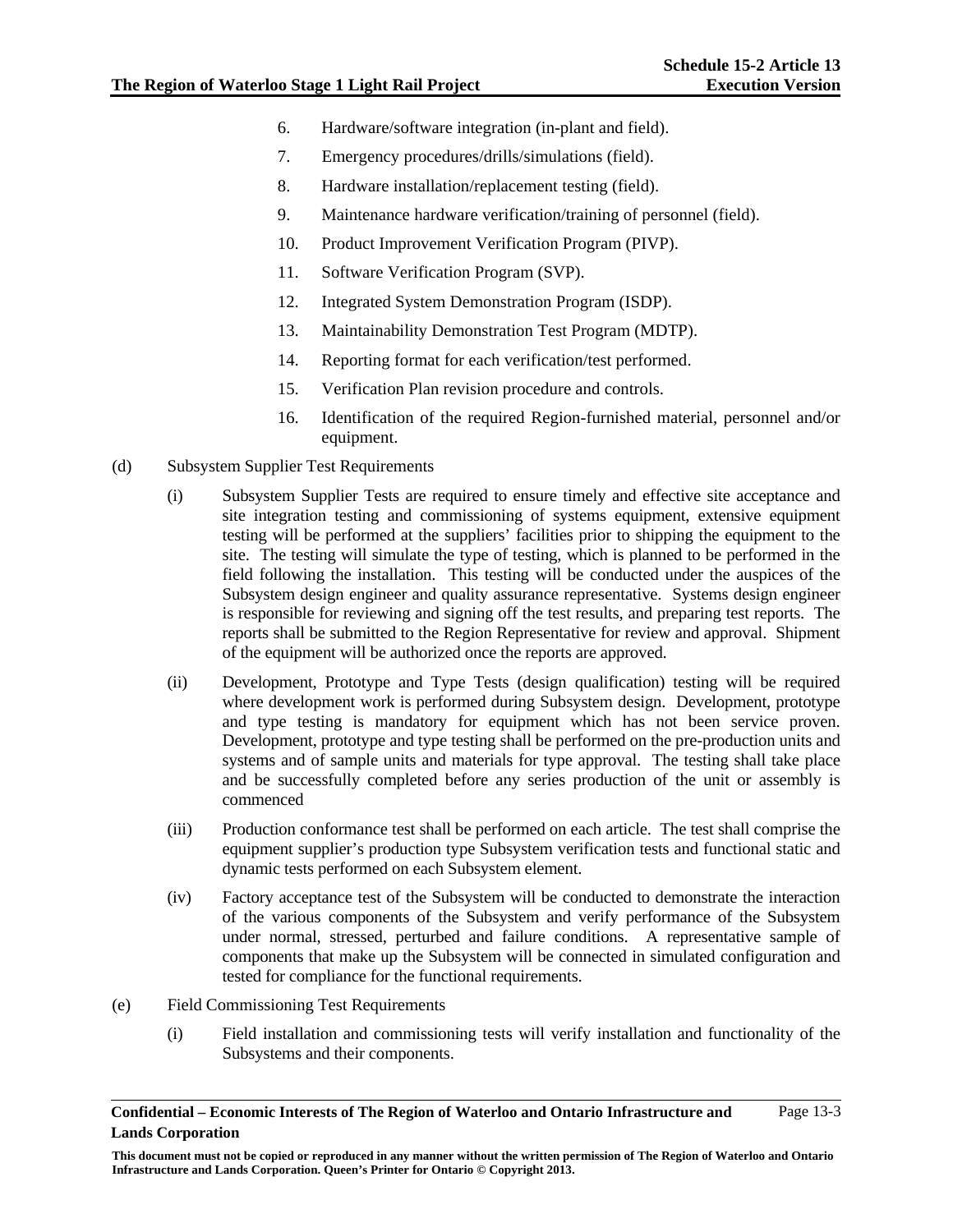- (ii) Post Installation Check-out Tests are normally conducted by the equipment installer to ensure that their installation work is done in accordance with the installation design, instructions, procedures and manuals.
- (iii) Site Acceptance Tests will be performed after Post Installation Check-out Tests on the selected Subsystem equipment to ensure that all functional, operational and safety requirements are met. Powering up equipment normally occurs during the site acceptance tests. Site acceptance tests are normally performed by Subsystem/equipment supplier under supervision of the Subsystem design engineer.
- (f) VTAC Program Numbering Scheme
	- (i) Project Co shall include in the VTAC Program a numbering scheme to identify verification efforts at the major assembly level or above for both in-plant and field activities, including installation verification. The numbering scheme shall present a logical identification of verification activities by discipline, level of test, sequence of test to allow constraint identification, category of test, (safety-critical, operation-critical, or non-critical) and location of activity. The numbering scheme shall be utilized in plans, procedures, reports and schedules produced by Project Co and Subcontractors.
- (g) Product Improvement Verification Program (PIVP)
	- (i) Product improvement verification refers to the sequence of analyses, data submittals, and witnessed subsystem and system level testing required to substantiate the performance, reliability and safety of an authorized product improvement and thereby qualify it for use in the Project.
	- (ii) Project Co's Submission shall have listed specific product improvements which Project Co proposes to incorporate in the Project. Project Co, within 90 days after the issuance of the Phase 1, shall submit for the approval of the Region a Product Improvement Verification Plan covering each proposed product improvement. This Plan shall present an orderly procedure to verify the performance, reliability, and safety of the improvements. It shall include:
		- A. Critical milestones related to development of the product improvement and the final decision to incorporate the improvement into the Project.
		- B. Design review meetings to review conceptual design and implementation.
		- C. Qualification tests at the manufacturer's facility, witnessed by the Region representatives, which qualify the product improvement as an individual entity. (These tests shall include specific pass/fail criteria.)
		- D. Demonstrations witnessed by the Region representatives, which verify performance of the improved subsystem within the Project. (These tests shall include specific pass/fail criteria.)
		- E. Analyses, calculations and drawings prepared by the item manufacturer for review and comment where testing and/or demonstration is impractical or specifically waived by the Region.
	- (iii) The above items A, B, C, D, and E shall be successfully completed and approved by the Region prior to beginning fabrication of production hardware or materials, unless otherwise authorized.
- (h) Software Verification Program (SVP)

**Confidential – Economic Interests of The Region of Waterloo and Ontario Infrastructure and Lands Corporation**  Page 13-4

**This document must not be copied or reproduced in any manner without the written permission of The Region of Waterloo and Ontario Infrastructure and Lands Corporation. Queen's Printer for Ontario © Copyright 2013.**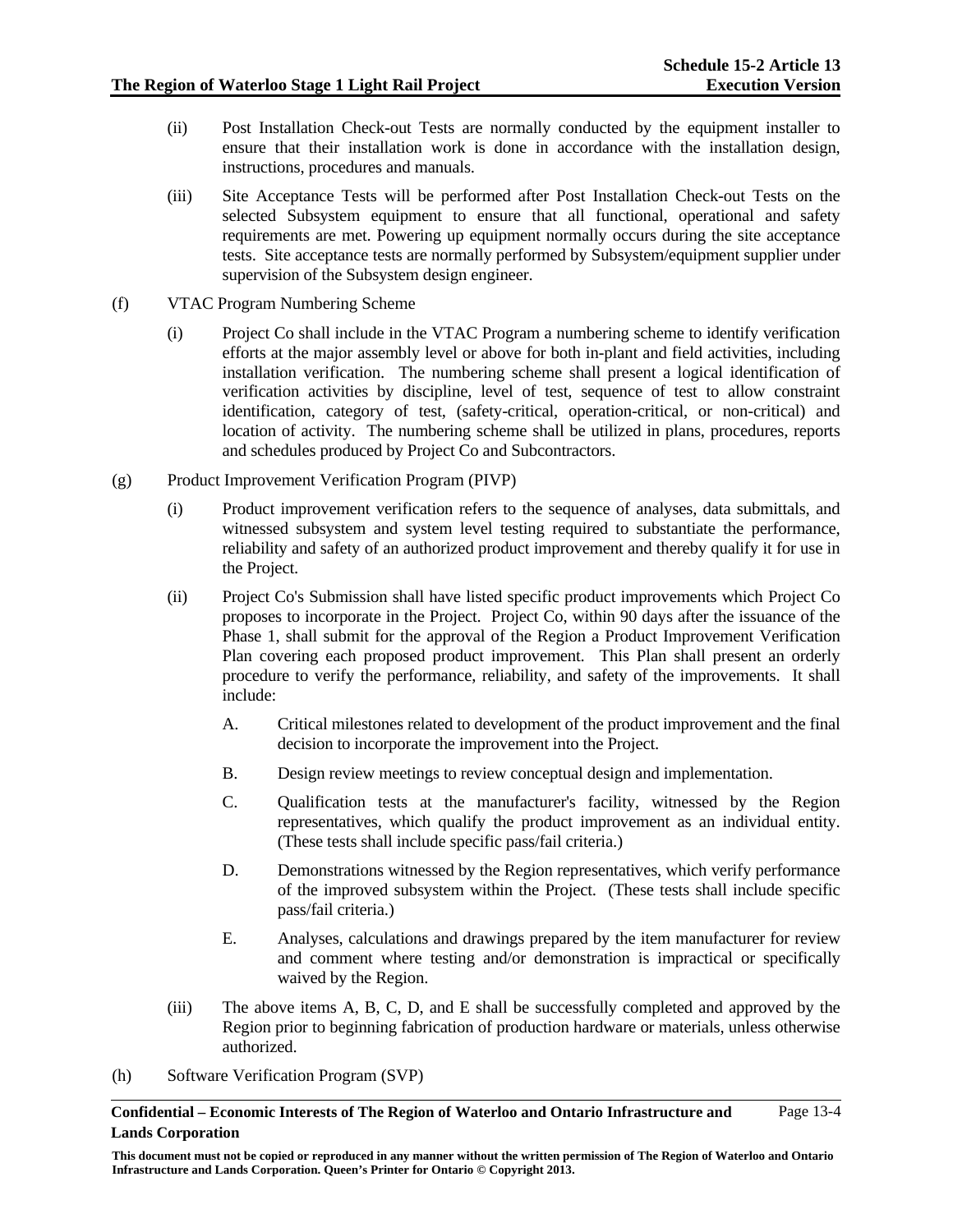- (i) All software shall be subject to design, verification and configuration control requirements equivalent to those imposed on system hardware. Software shall comply with Project Co's approved Software Documentation Plan which must include the standards that will be applied to software development and testing.
- (ii) Design reviews for software shall be conducted in accordance with the provisions of the Project Agreement. The algorithms, design and interface requirements, functional and programming hierarchies, organization and interconnection of modules, flowcharts, internal safeguards and checks, and debugging and modification procedures shall be presented. This data shall demonstrate the capacity of the software to withstand input data anomalies and to provide the necessary real time control under emergency and other abnormal conditions.
- (iii) The software shall be tested and verified on a digital or hybrid simulator prior to interfacing with system hardware. All subsequent software modifications shall be developed off-line and verified on the simulator prior to incorporation into the System. The test and verification of the software shall confirm its security against unauthorized access or modification.
- (iv) Following the Final Design Review, configuration control for software shall be established by Project Co. Thereafter, all changes and reasons for changes shall be identified and approved prior to implementation.
- (v) Integration of the software into the System and subsequent testing shall be conducted in accordance with the VTAC Plan. This plan shall include the integration and test strategy for each software hierarchy level, individual tests and schedules, sources of prerequisite data for each test, provisions for controlled input data variations (representing noise, etc.), and the facilities and interlocking hardware to be used.
- (i) Integrated System Demonstration Program (ISDP)
	- (i) Project Co shall develop and implement an Integrated System Demonstration Program that encompasses all verification efforts of Project Co, its Subcontractors and others to verify that the System meets all requirements on or before the commencement of revenue service.
	- (ii) Qualification testing successfully performed as part of the Product Improvement Verification Program shall be acceptable under the ISDP Program, in lieu of further testing. However, all product improvements shall be subject to the demonstration requirements set forth in the ISDP Program.
	- (iii) The Integrated Systems Demonstration Tests shall include all in-plant (proof of design, predelivery acceptance, and special), field (post-delivery acceptance, installation, integrated systems, pre-revenue startup including training, demonstrated service operation and maintainability), and other Project Co and Region verification activities which are necessary to confirm compliance with the design and performance requirements.
	- (iv) Specific test requirements shall be included in Project Co's Technical Specifications and these test requirements shall be utilized to ensure that all tests are set forth in a manner which clearly demonstrates that system/subsystem tests were conducted in compliance with all requirements before incorporation into the higher level integrated tests, now being defined. Test methodology shall be designed to assure that each succeeding test builds on previous, lower level, tests.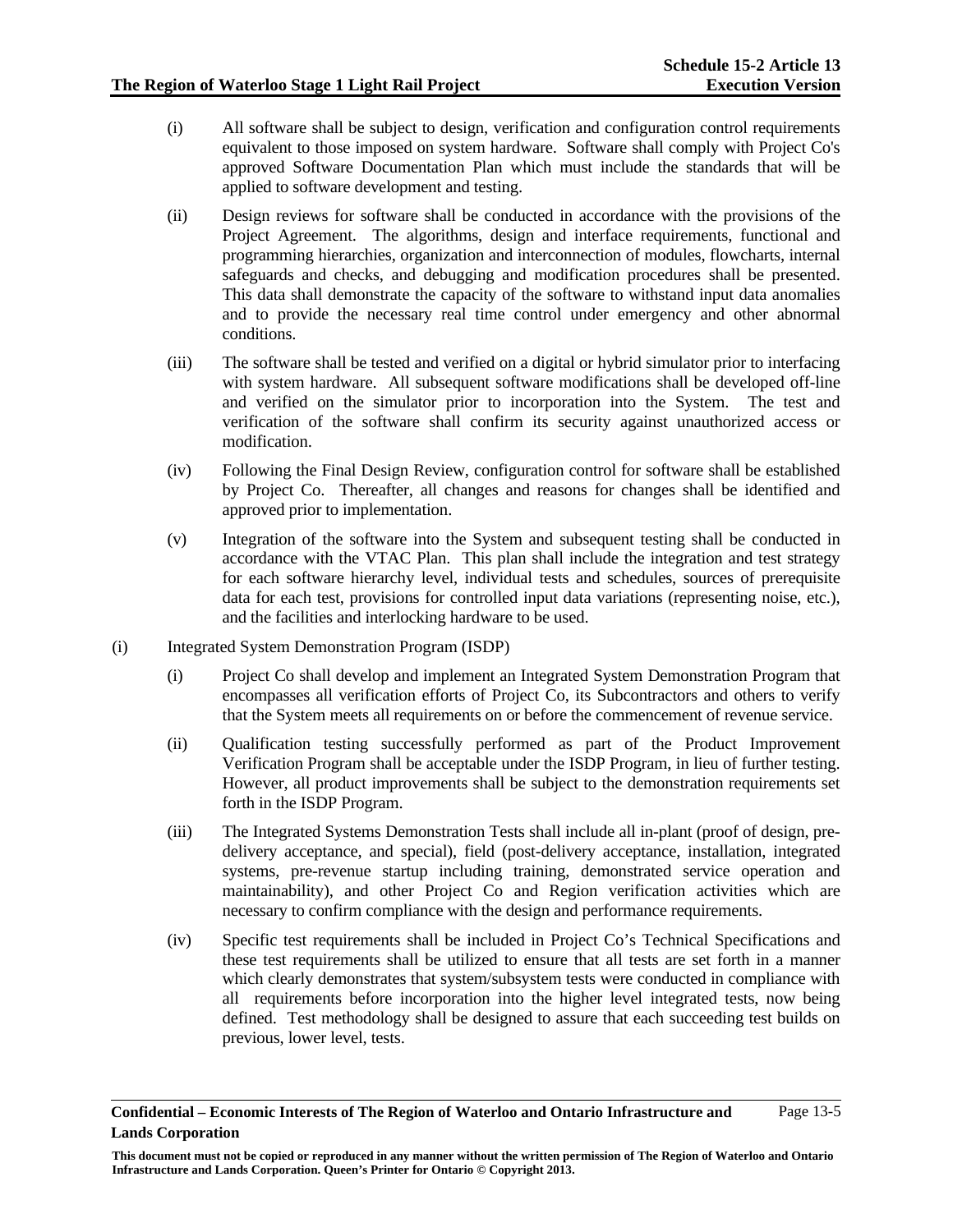- (v) The Integrated System Demonstration Program shall incorporate system operations demonstrations and test demonstrations for maintainability and dependability.
- (j) Maintainability Demonstration Test Program (MDTP)
	- (i) A Maintainability Demonstration Test shall be conducted on systems and/or subsystems jointly selected by the Region and Project Co to verify that they meet the Technical Provisions on or before the commencement of revenue service. It is anticipated that 30% of the approved Lowest Line Replacement Unit (LLRU) shall be demonstrated. The Region reserves the right of final selection of systems or subsystems or components to be tested. The Maintainability Demonstration Test shall be conducted concurrently with the Demonstrated System Operation Test. The Demonstrated System Operation Test and the Maintainability Demonstration Test are discussed in Section 13.6 of this Article.
- (k) Dependability Demonstration Test (DDT) Program
	- (i) A Dependability Demonstration Test shall be performed during revenue service operations on the Stage 1 LRT Project through the completion of one year of revenue service. Project Co shall plan this Dependability Demonstration Test, which is described in section 13.6 of this Article, by coordinating requirements with the Region.
- (l) System Assurance Monitoring Plan (SAMP)
	- (i) Project Co shall prepare and submit for the review and approval of the Region a SAMP not later than 240 calendar days prior to the commencement of revenue service. This Plan shall set forth Project Co's proposed methodology for the recording/logging of all operating incidents and for collecting and analyzing data to measure system assurance parameters during the Operations Term and Maintenance and Rehabilitation Term, and how such data will be compared with the System Dependability Requirements. The System Assurance Monitoring Plan shall include all data requirements, data sources, data gathering techniques, software, procedures and instruments, and computational methods to be used in recording actual system performance, and comparing it with specified requirements.
	- (ii) At a minimum, the following elements shall be included in the SAMP:
		- A. All required data shall be available from standard maintenance and operation records;
		- B. The Plan shall specifically address the disposition of service interruptions and/or delays attributable to passenger actions;
		- C. The Plan shall provide that System Assurance Monitoring shall start at the onset of revenue service of the Stage 1 LRT Project and shall continue for a one-year period, with data being collected at all times that these services are in operation;
		- D. The Plan shall explain Project Co's proposed methods for improving the system's performance, should such be necessary in order to meet the specified requirements; and
		- E. The Plan shall set forth the content and format of the monthly System Assurance Monitoring Report.
	- (iii) All operating incidents shall be automatically recorded by the System's Central Computer. The use of software to generate operating performance reports is required. A manually

**This document must not be copied or reproduced in any manner without the written permission of The Region of Waterloo and Ontario Infrastructure and Lands Corporation. Queen's Printer for Ontario © Copyright 2013.**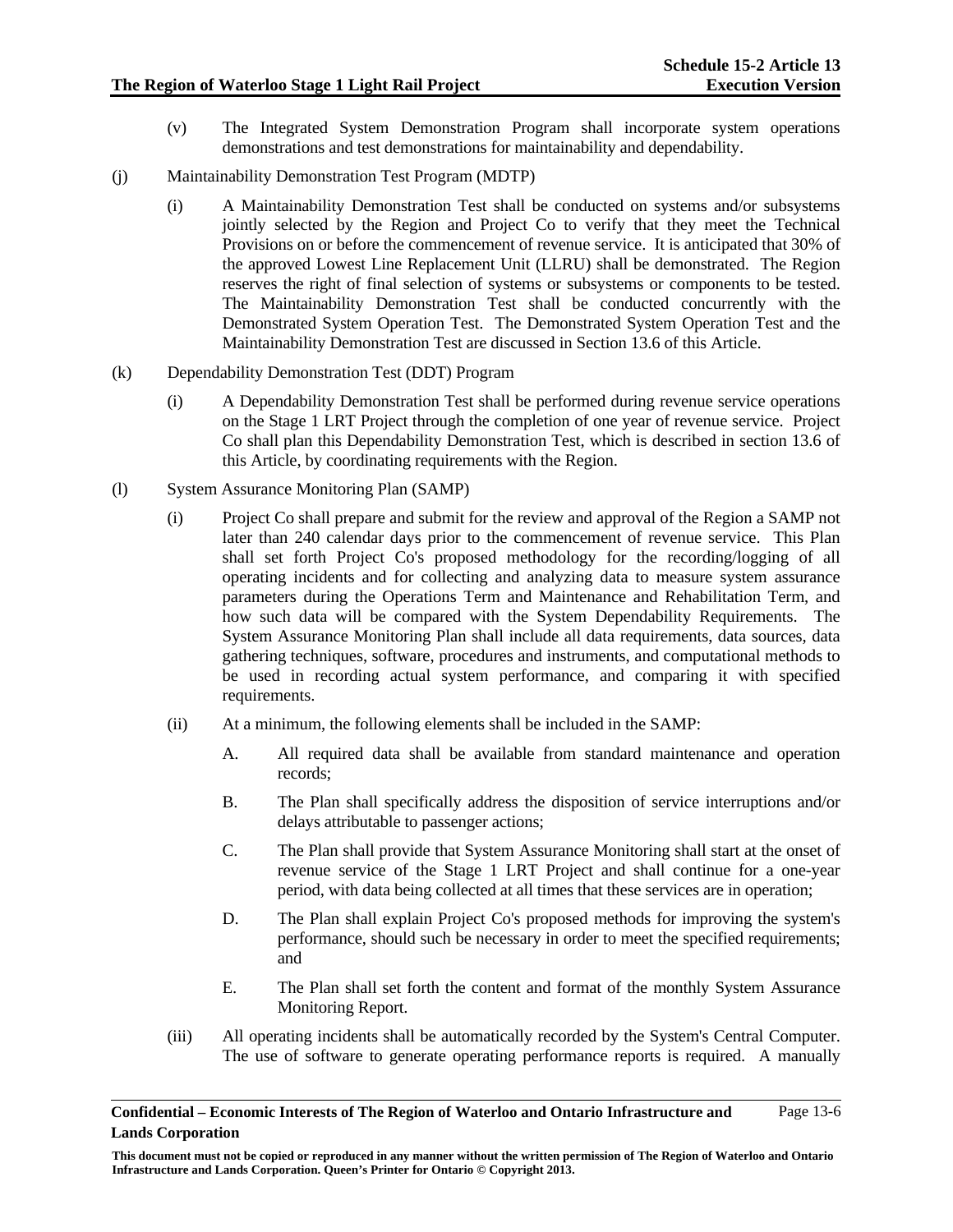written CCF Operator's log shall also be maintained and used to assist with determining exclusions and otherwise interpreting computer-generated data.

- (m) Test Management
	- (i) Project Co. testing shall constitute a major portion of the continuing process of design verification. The following paragraphs describe the necessary features of Project Co test program.
	- (ii) Test Organization
		- A. Project Co shall identify its VTAC organization, including assigned responsibilities, and shall be responsible for assuring that qualified personnel are available for all test planning, scheduling, performance, analyses, review of data and reporting efforts. Project Co's description of organizational responsibilities shall include preparation of verification plans, procedures, reports; recording of test data; review of test data; reporting and resolving test failures and anomalies; and coordination of each identified test effort. Project Co's test organization shall reflect continuity with verifying engineering requirements and, at a minimum, shall respond to engineering in resolution of technical test issues such as test failures and retest requirements.
		- B. In addition, Project Co shall supply trained personnel in support of the Pre-Substantial Completion Demonstration and other tests required by the Region.
	- (iii) Commissioning Coordinator
		- A. Project Co shall identify a Commissioning Coordinator who shall be responsible for directing the efforts of Project Co's test organization. This individual shall not have project management or site management responsibilities. The Commissioning Coordinator shall be responsible for all aspects of the Verification Test and Acceptance effort, including coordinating access to test locations, arranging for support personnel from other Project Co functional areas and areas not under Project Co authority, coordinating test effort with other functional area construction and test activity, and providing overall monitoring of Project Co's test performance. As Project Co testing expands to the field, Project Co's Commissioning Coordinator shall ensure that test management is available on site to perform the single point contact functions with full authority to make and implement test decisions.
	- (iv) Test Notification
		- A. All testing shall be reflected on current schedules. In addition, Project Co shall notify the Region a minimum of 20 days prior to the commencement of factory tests and field tests. Project Co shall identify the tests to be performed in the VTAC Plan and indicate the notification to be applied. The Region, as part of the plan approval process, will indicate any tests which shall require notification by a different number of days.
	- (v) Test Access
		- A. The Region reserves the right of access to test activity for purposes of monitoring Project Co's performance and observing test progress.
	- (vi) Test Responsibility

**Confidential – Economic Interests of The Region of Waterloo and Ontario Infrastructure and Lands Corporation**  Page 13-7

**This document must not be copied or reproduced in any manner without the written permission of The Region of Waterloo and Ontario Infrastructure and Lands Corporation. Queen's Printer for Ontario © Copyright 2013.**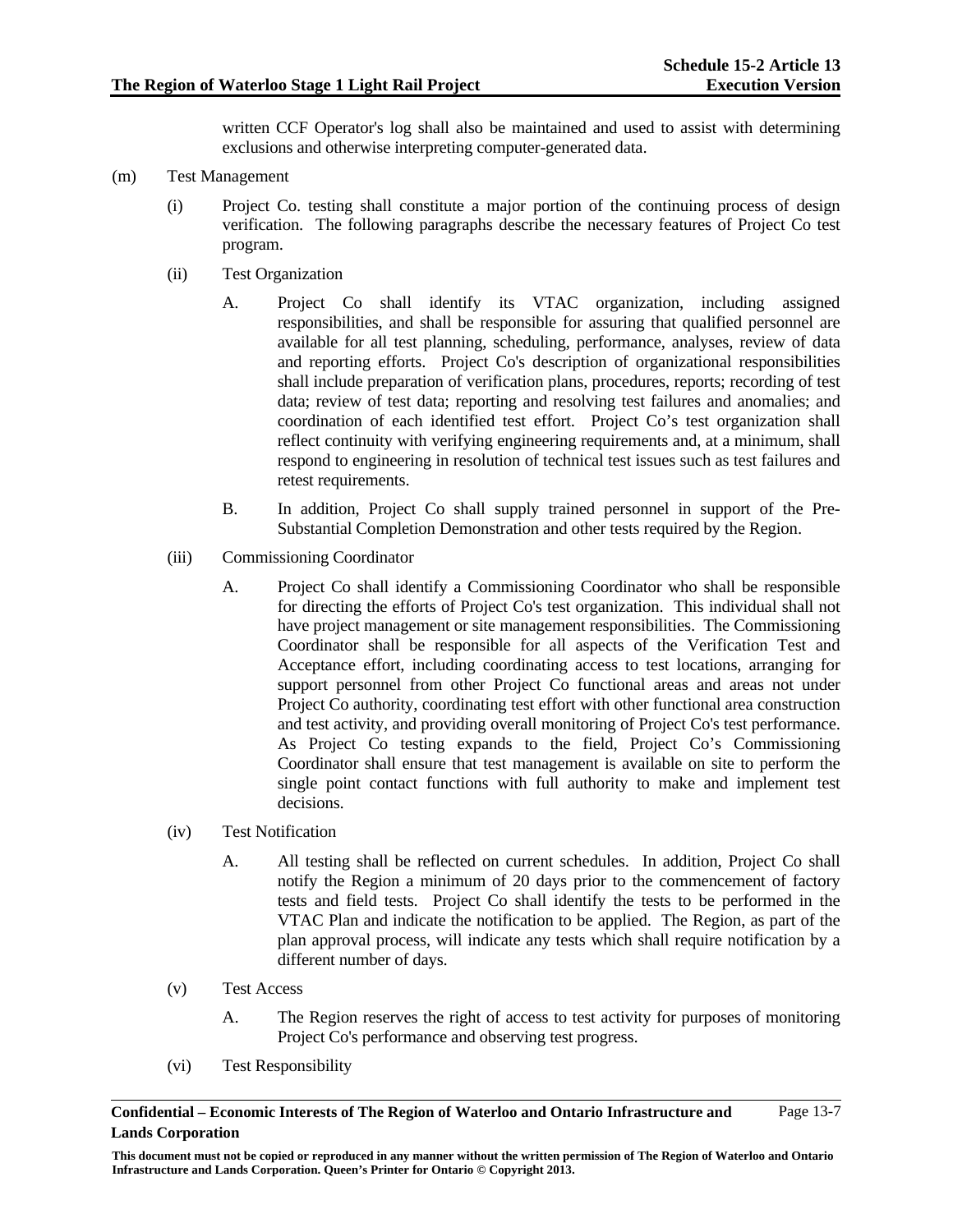- A. Project Co shall be responsible for all tests performed under the Project Agreement. Project Co shall furnish all test instruments and other equipment and materials necessary for performing all tests. Proof of test equipment calibration shall be submitted to the Region upon request.
- (vii) Rejection and Retesting
	- A. Failure of equipment to meet factory or field test specifications or ratings shall be sufficient grounds for rejection of equipment. Rejected equipment shall be retested after suitable modifications are performed.
- (n) Test Equipment/Instrumentation
	- (i) Suitability/Calibration
		- A. Project Co shall be responsible for assuring that all test equipment and instrumentation are available and suitable for the intended purpose.
	- (ii) Region Equipment
		- A. Project Co shall identify any equipment which is not under Project Co's control and which is required to perform a verification activity on Region-furnished property. The Region will arrange for the availability of the requested equipment, if so needed, within a minimum of 30 calendar days notice from Project Co or such longer advance notice as the Region may deem reasonable for the particular request.
- (o) Test Criticality
	- (i) Identification of Requirements
		- A. Each verification requirement in the VTAC Plan shall be assessed for its criticality to system performance and safety and classified as Safety-Critical, Performance-Critical, or Non-Critical.
	- (ii) Safety-Critical Design and Performance Requirements
		- A. Safety requirements (e.g., components, circuits, performance) shall be verified only by test unless specific directions to the contrary are provided by the Region. Project Co shall consider the use of analyses and similarity as means of accomplishing verification where the identical equipment has been successfully used under essentially identical conditions to that required in the Stage 1 LRT Project. Testing is the desired method of verification; however, when a method other than testing is used, it shall be applied no less stringently. The final analysis and evidence of similarity to an equivalent application, including the applicable test data or report, shall be provided as part of the verification report.
		- B. Equipment of which the failure could present a safety hazard shall be demonstrated to comply with design and performance requirements by testing. Project Co shall ensure demonstration of design limits and shall include simulations, where necessary, to confirm redundant safety features. Where design limit verification is not practical, Project Co shall address each case in the Integrated System Demonstration Plan for the approval of the Region, providing detail justification for testing to other than design limits.
	- (iii) Performance Critical Design and Performance Requirements

**Confidential – Economic Interests of The Region of Waterloo and Ontario Infrastructure and Lands Corporation**  Page 13-8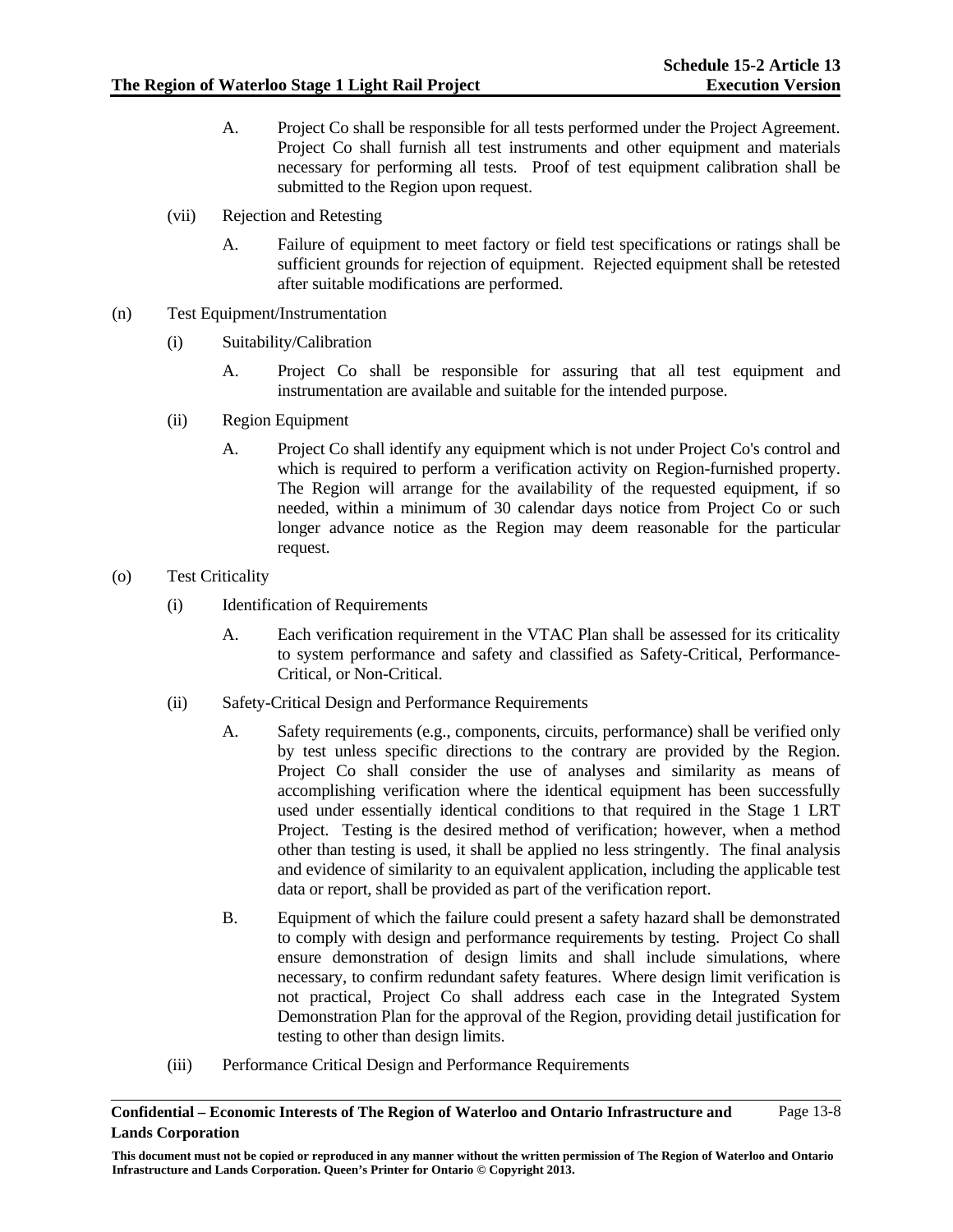- A. Equipment, of which the failure will cause system operational delays but will result in no safety hazard, shall normally be demonstrated to comply with design and performance requirements by testing. Analysis may be used to demonstrate equipment life, provided that a minimum of 10,000 hours of demonstrated operation under essentially identical operating environments has been accomplished on another project and the test report and operational records are available to substantiate the analysis or similarity contention.
- (iv) Non-Critical Design and Performance Requirements
	- A. Equipment of which the failure will neither cause system operational delays nor provide a safety hazard shall be demonstrated to comply with design and performance requirements in a method acceptable to the Region.

### (p) VTAC Reports

- (i) Project Co shall provide formal reports of results of all verification activities to confirm compliance with design and performance requirements as defined herein.
- (ii) Interim Reports
	- A. Project Co shall prepare Interim Reports for tests which form a part of a distinct equipment group but which can be assessed incrementally or before completion of total equipment group tests. The Interim Report shall identify all failures and corrective actions encountered in the course of the verification activity.
- (iii) Summary Reports
	- A. When Project Co has completed the tests in a particular classification or group level for a distinct equipment group (to be identified by Project Co in Integrated System Verification Plan) and the test results satisfy the prerequisites for beginning tests at the next classification or group level, Project Co shall submit a summary report containing such test results to the Region for approval.
- (iv) Equipment Failure and Incident Report
	- A. The Equipment Failure and Incident Report is intended to provide an audit trail of failure areas experienced during testing. Project Co shall provide Discrepancy Reports, in tabular form, documenting all equipment failures to the lowest level replaceable part. The Equipment Failure and Incident Report shall be a composite of sequentially numbered Discrepancy Reports numbered to allow identification of equipment sub-elements and shall include all pertinent data regarding the failures. The report shall be updated quarterly until start of field tests and then be maintained current through completion of field tests, including the Dependability Demonstration Test.
- (v) System Assurance Monitoring Report
	- A. During the Operations Term and Maintenance and Rehabilitation Term for the Stage 1 LRT Project, Project Co shall undertake the program of operational data collection and analysis as required in the approved System Assurance Monitoring Plan. These operational data are to prove the actual performance of the System in revenue service and to verify required dependability and other system assurance requirements. Project Co shall submit monthly System Assurance Monitoring Reports to the Region for review and evaluation. The System Assurance

**This document must not be copied or reproduced in any manner without the written permission of The Region of Waterloo and Ontario Infrastructure and Lands Corporation. Queen's Printer for Ontario © Copyright 2013.**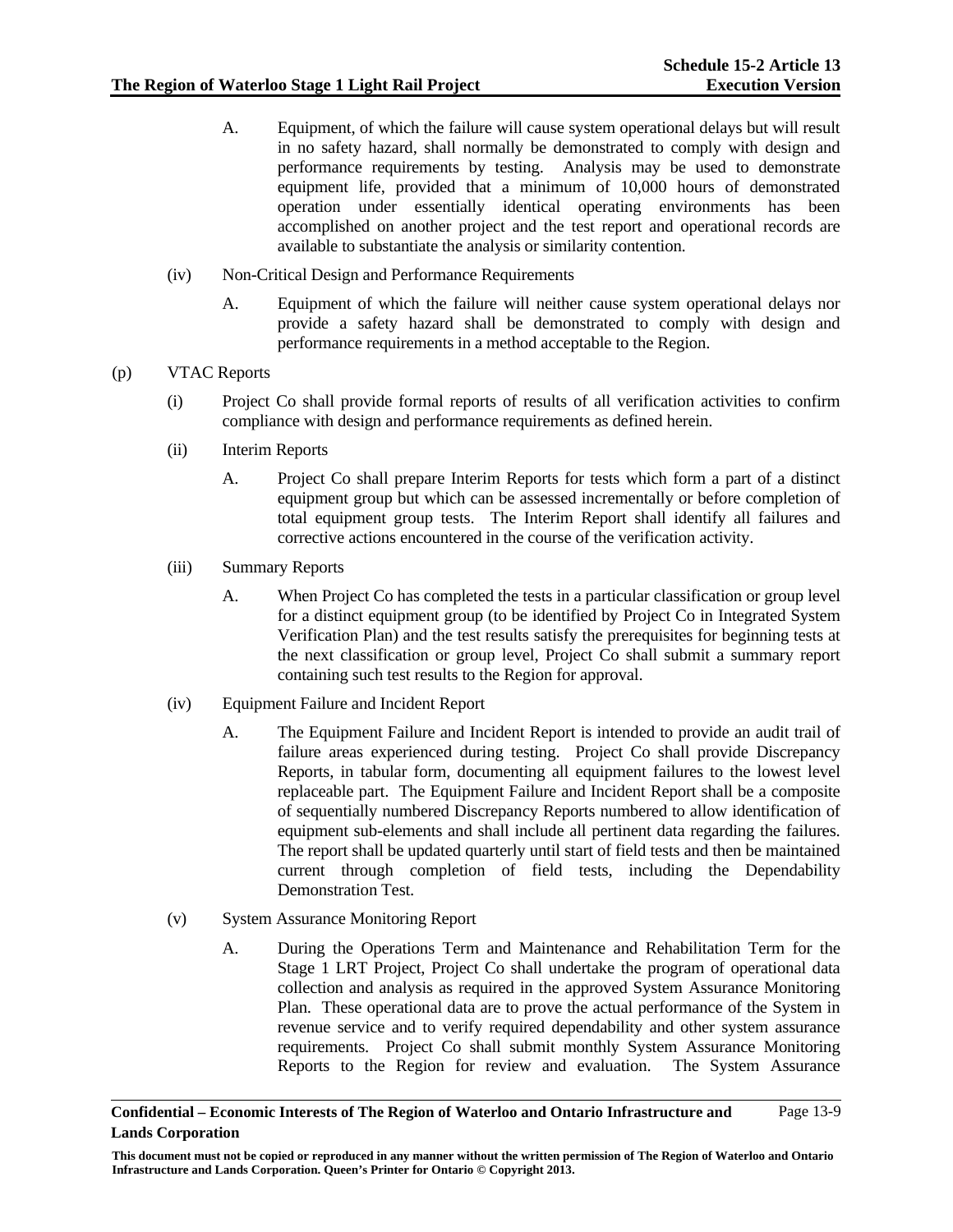Monitoring Report shall include all of the performance measures identified in Schedule 11; Schedule 15-3 –; Schedule 15-4, and; Appendix A of Schedule 15-3.

- (q) Notification, Briefings, and Submittals
	- (i) The Region shall be notified concerning time and location at least twenty (20) days prior to each VTAC Plan scheduled qualification test and/or demonstration, and shall have the right to witness each test or demonstration.
	- (ii) A pre-test briefing involving Project Co's testing staff and the Region representatives shall be held prior to each test. At this meeting, Project Co shall distribute approved test procedures and shall discuss the test with the Region representatives.
	- (iii) Following each test a post-test briefing, including both Project Co's testing staff and the Region representatives, shall be held to discuss the results of the test and obtain agreement upon whether it was successful or if there is a need for additional tests.
	- (iv) Test reports shall be submitted to the Region following each test and/or demonstration. These reports shall include the test procedures, prevailing weather data (if applicable), unusual conditions or events, complete test data, and pass/fail disposition. The reports shall include any failures which occurred during the test/demonstration, whether or not related to the equipment under test. Proof of calibration of all test equipment used and documented traceability to primary calibration standards shall be submitted with the test report, if requested by the Region. Subcontractor test reports shall be approved by Project Co prior to submittal to the Region. All test data sheets shall be signed by the Region representatives witnessing the tests.
	- (v) If debugging becomes necessary during any test, the test sequence affected shall be repeated at Project Co's expense.

# **13.3 Work for VTAC**

- (a) Facilities Work includes but is not limited to:
	- (i) Civil Works Structures, Beams, Columns, Foundations, TPSS Sites, Yard Leads and Yard **Site**
	- (ii) LRT Stops and LRT Stop Rooms or cabinets for Equipment
	- (iii) Maintenance Buildings and Equipment
- (b) Systems (Systemwide) Work includes but is not limited to:
	- (i) Vehicles (excluding Work previously verified by the Region)
	- (ii) Trackwork, including special trackwork
	- (iii) Power Distribution System
		- A. Substations
		- B. OCS
	- (iv) Train Control
		- A. On Board Vehicle Equipment
		- B. Wayside Train Control and Crossing Warning Systems
	- (v) ITS and Communication Systems, including SCADA and on-board vehicle equipment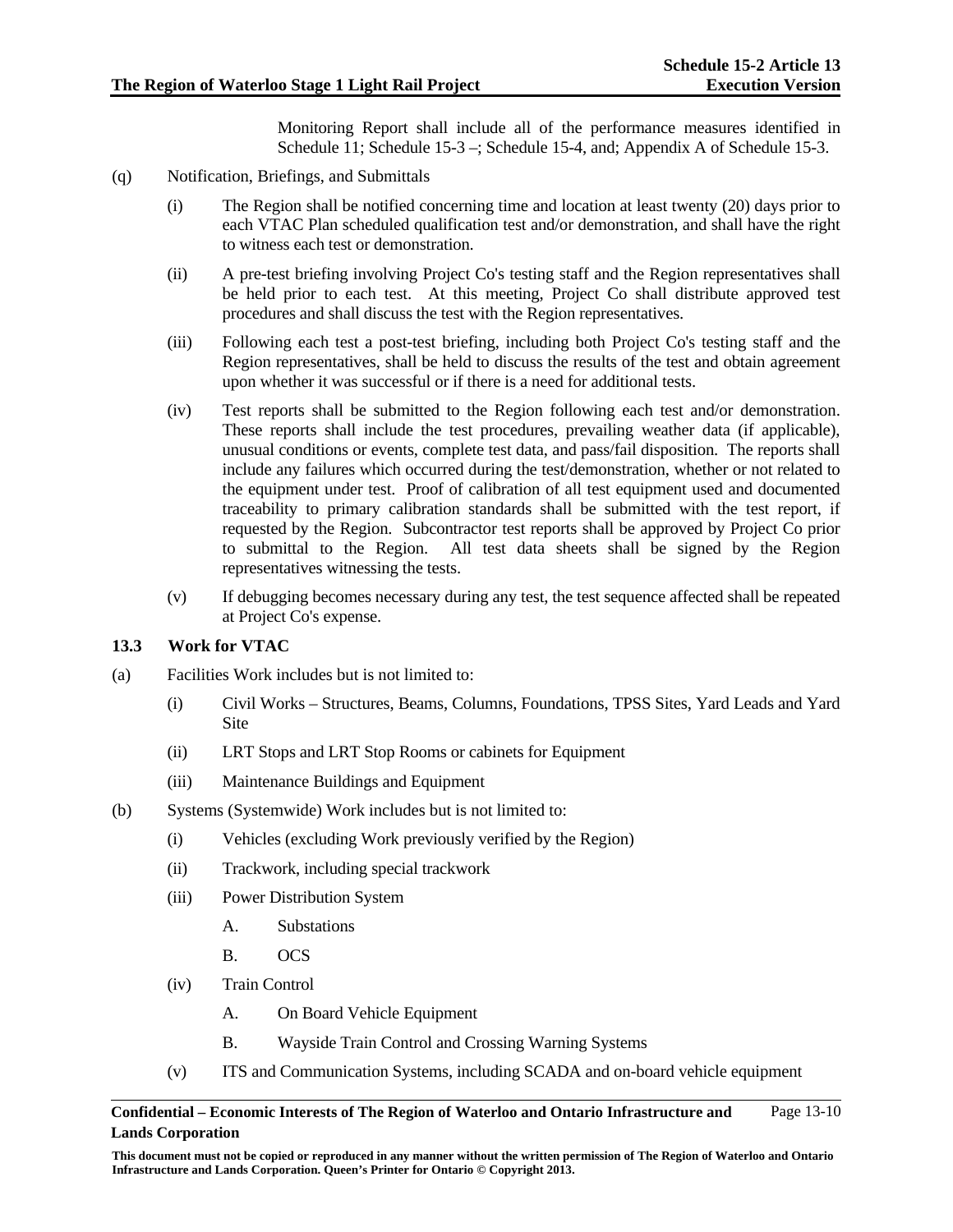(vi) CCF Facility

### **13.4 Verification Tests**

(a) General Requirements

Project Co shall test and qualify the functional performance of selected components, assemblies or subsystems prior to final construction, installation and/or assembly, as set forth herein and throughout the Project Agreement. Product or sub-element qualification tests shall be performed in accordance with industry-standard tests and specifications and/or quality assurance test specifications.

(i) Types of Qualification Tests

Qualification testing may be of one or more of the following types:

- A. Project Co. testing and submittal of test results that are acceptable to the Region as evidence that Project Agreement requirements will be met.
- B. Supplier testing and submittal by Project Co of reports of certified test results acceptable to the Region as evidence that Project Agreement requirements will be met.
- C. Previous testing of the item and submittal by Project Co of reports of certified test results acceptable to the Region as evidence that Project Agreement requirements will be met.
- D. Testing witnessed by the Region's representatives and results acceptable to the Region as evidence that Project Agreement requirements will be met.
- E. Evidence of Service-Proven Equipment, with documented results and certification acceptable to the Region as evidence that Project Agreement requirements will be met.
- (ii) While many qualification tests may necessarily be conducted on either a test track or under laboratory conditions, certain tests, such as exterior noise and ride comfort, shall necessarily be conducted at the Work Site on the System trackways. In addition, the Region requires qualification testing for all new designs and product modifications for which acceptable data submittals are not provided. In general, subsystem or component qualification tests will be waived by the Region if acceptable data are available for the same design or identical equipment proven in a similar application or by a prior qualification test. It is not the intent of this requirement to require additional testing where sufficient other qualifying data are available. The conditions for granting a waiver of qualification testing of a component or subsystem are as follows:
	- A. The design is identical to a design which has been qualified by previous qualification testing; and,
	- B. If qualified by previous testing, copies of testing documents shall demonstrate results to the same or greater level of detail as described herein below.
- (iii) Compliance for some aspects of the System may be verified through product qualification testing. When qualification tests are intended by Project Co to serve as a means of verifying compliance with the Project Agreement, Project Co shall specifically identify the test as a "Test for Project Agreement Compliance," and include the applicable "Compliance Verification Matrix I.D. Number" as part of the test notification.

**Confidential – Economic Interests of The Region of Waterloo and Ontario Infrastructure and Lands Corporation**  Page 13-11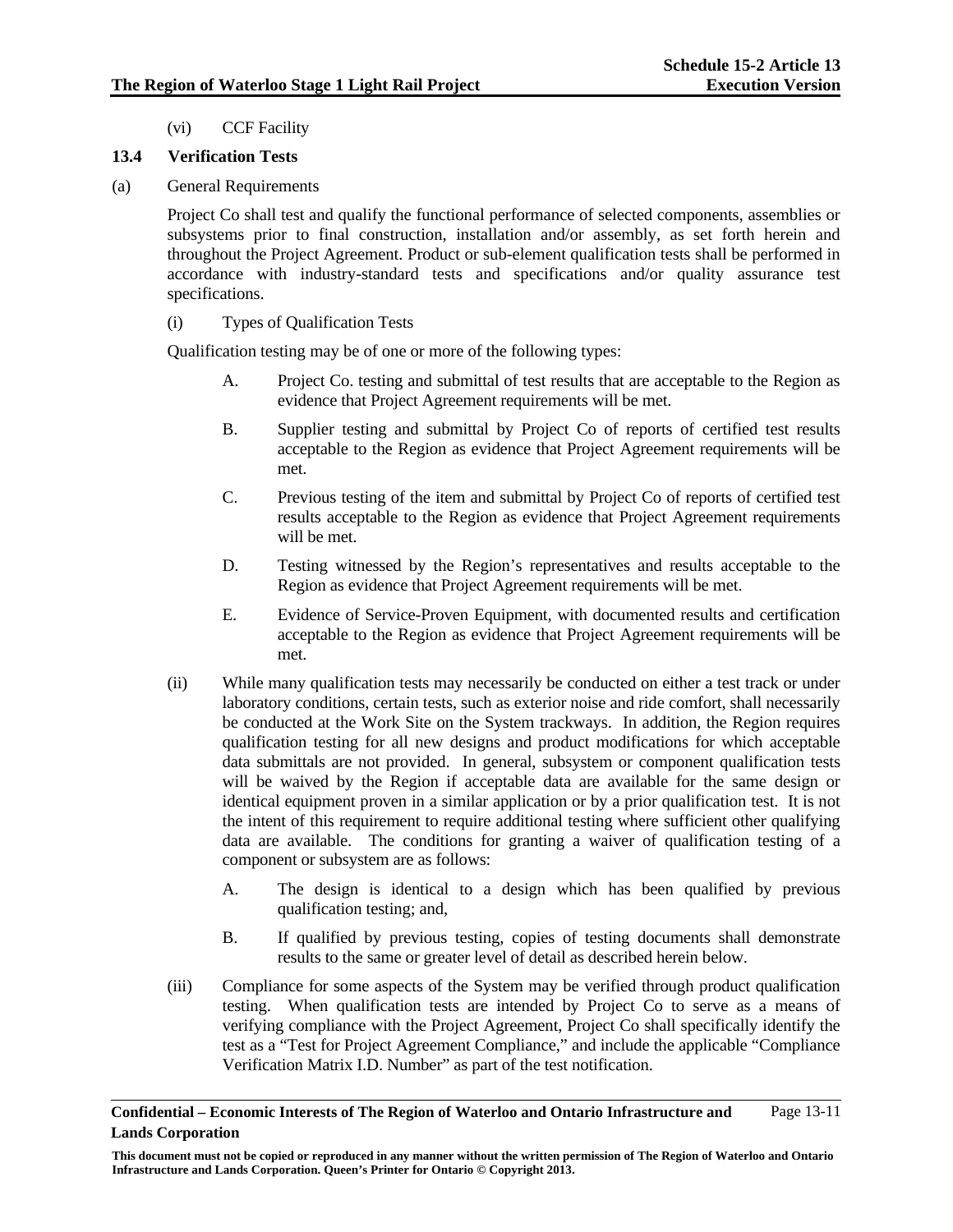- (iv) For each test/verification contained in the VTAC Program, Project Co shall include the following general information, where applicable
	- A. Name of test/reference number
	- B. Procedure, objective and scope
	- C. Special environmental requirements, if any
	- D. Sample size
	- E. Equipment, facilities, and personnel required
	- F. Step-by-step procedures for tests
	- G. Glossary of technical terms used in procedures
	- H. Estimated time required
	- I. Description of set-up
	- J. Data to be recorded (data sheet)
	- K. Pass/Fail criteria
	- L. Documentation required.
- (v) Written Qualification Test Procedures and written Qualification Test Reports shall be submitted by Project Co to the Region. In addition, Project Co shall notify the Region at least thirty (30) days in advance of the date that it is anticipated the test will be conducted; the Region shall be notified at least fourteen (14) days in advance of the actual date the test is conducted. The Region shall have the right to witness any and all qualification tests.
- (vi) Within thirty (30) days after the completion of each qualification test, the qualification test data and results of the test shall be transmitted to the Region for review. The Region will notify Project Co in writing that the test results are acceptable, acceptable as noted, or not acceptable and the reason therefore. Any equipment found not to be in compliance with the Project Agreement during a qualification test may be rejected by the Region.
- (b) Tests of Materials and Subassemblies Used in the Construction of Fixed Facilities
	- (i) The testing of materials used in the construction of fixed facilities shall be conducted by Project Co, supplier, or special Subcontractor to verify that the installed materials meet or exceed the design requirements and the Project Agreement requirements.
	- (ii) Project Co shall perform field tests, non-destructive testing, and destructive testing as part of the Quality Assurance Program to assure that Project Co's design, subsequent construction, and quality of skilled workers meet the Region's satisfaction.
- (c) Factory Test of Operating System Equipment
	- (i) All assemblies and all subsystems of the Operating System shall be tested in the assembly plant prior to shipment to the site to check and establish proper individual operation. As a minimum the subsystems and subsystem equipment identified in shall undergo factory testing prior to shipping to the site. Prior notification to the Region of factory tests is not required unless:
		- A. As a result of design review or other information, the Region requests to be notified; or

**Confidential – Economic Interests of The Region of Waterloo and Ontario Infrastructure and Lands Corporation**  Page 13-12

**This document must not be copied or reproduced in any manner without the written permission of The Region of Waterloo and Ontario Infrastructure and Lands Corporation. Queen's Printer for Ontario © Copyright 2013.**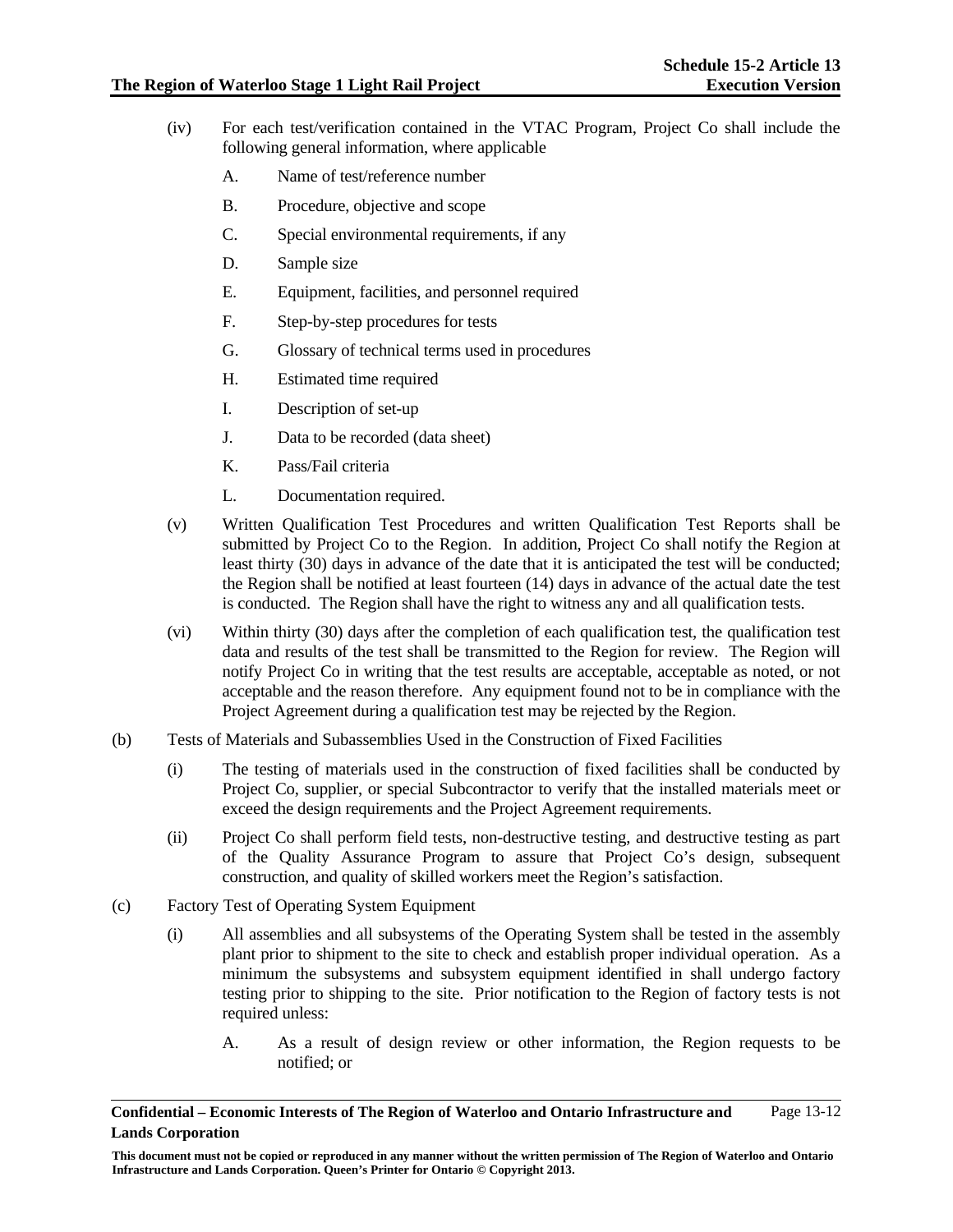- B. Project Co intends to use a factory test for purposes of Contract compliance verification.
- (ii) The Region shall, however, have the right to witness any factory tests, conducted for whatever purposes, if such test is material to Project Co's performance as part of the Project Agreement. (It is the intent of this Article to present the general scope of factory testing to be conducted by Project Co, but not to prescribe exact methods for conducting such tests. Project Co may use established test procedures for conducting the factory tests where such procedures are appropriate to meet the same objectives as defined below.)
- (iii) When factory tests are intended by Project Co to serve as a means of verifying Project Agreement compliance, Project Co shall so notify the Region, specifically identify the test as a "Test for Project Agreement Compliance," and include the applicable "Compliance Verification Matrix I.D. Number" as part of the test notification.
- (iv) Vehicles
	- A. Each vehicle shall be checked and tested by Project Co to ensure it is fully functional before the installation of any Project Co on-board equipment. Each vehicle shall also be checked and tested by Project Co to establish as-manufactured compliance with the applicable specifications for all equipment installed by Project Co. Testing shall establish proper operation of all safety interlocks and emergency systems, proper operation of propulsion and braking, proper operation of circuit breakers and interrupts, proper response to commands from CCF, proper functioning of all communications and grounding, emergency braking distances and reaction time, and speed control. In addition, visual inspection shall verify proper workmanship, materials and finish, and graphics. Final integration tests of on-board vehicle equipment installed by Project Co shall be conducted on Stage 1 LRT facilities and wayside equipment. Each vehicle shall be fully tested with regard to its individual and entrained performance and its ability to function properly in all manual operational modes.
- (v) Train Control Equipment
	- A. Project Co shall functionally test the integrated operation of all LRT Stop and wayside Train Control equipment prior to its shipment from the factory. To the maximum extent practicable, these tests shall be performed to establish proper interfaces among items of Train Control equipment and interfaces with other subsystems and equipment through the use of appropriate simulators. As a minimum, the tests shall demonstrate the capabilities of the equipment to perform in accordance with the applicable requirements of the Project Agreement.
- (vi) Power Distribution System Equipment
	- A. Project Co shall perform all tests listed in ANSI C37.20, paragraph 5.2, as "Design Tests" on one representative switchgear assembly of each type and rating furnished under the Project Agreement.
	- B. Project Co shall also perform all tests listed as "Production Tests" in ANSI C37.20, paragraph 5.3, on every switchgear assembly, and the assemblies shall be shipped as tested.
	- C. All rectifier units and auxiliaries and rectifier-transformer equipment, if applicable, shall undergo a "Schedule of Tests" in accordance with ANSI C34.2, paragraph

**Confidential – Economic Interests of The Region of Waterloo and Ontario Infrastructure and Lands Corporation**  Page 13-13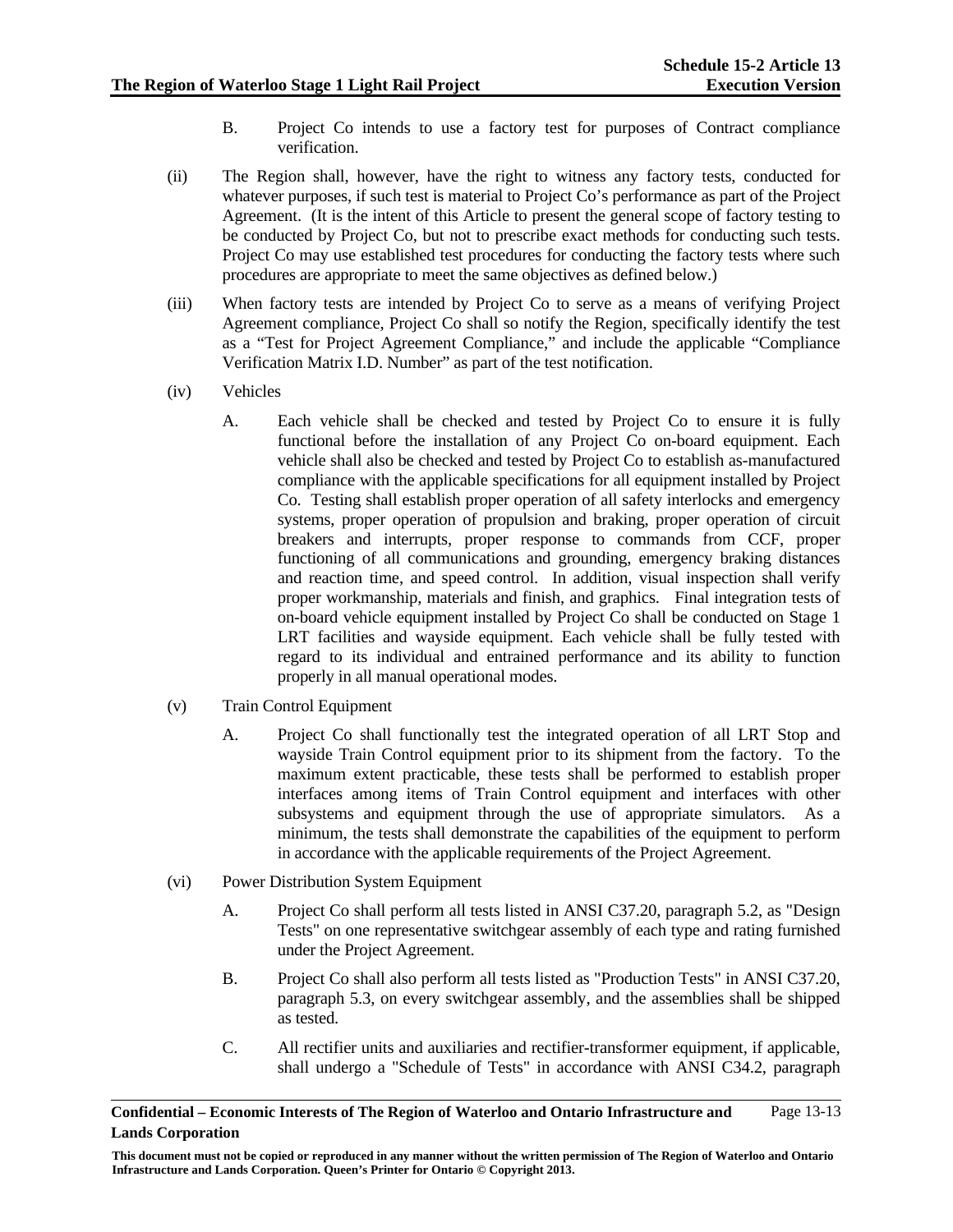5.3.1. All tests listed shall be performed. Dry-type distribution and/or power transformers shall be tested in accordance with ANSI C57.12.01, paragraph 3 and Table 7. One transformer of each type shall be tested in the "design" and "other" test classifications. All transformers shall be tested in the "routine" test classification.

- (vii) CCF Equipment
	- A. Project Co shall establish the proper integrated operation of CCF prior to shipment of the associated equipment. Tests shall include the computers, associated input/output devices, peripherals, master and remote data communication devices (including transmission elements, CCF Console, the System Standard Display, and the Power Station Display), and the communications equipment. For the purposes of these tests, interfaces with other subsystems (i.e., Train Control, power distribution, vehicle, and/or communications) may be simulated. During these tests, the subsystems software shall be fully exercised.
- (viii) Maintenance Equipment
	- A. Project Co shall functionally test the integrated operation of all Train Control and departure test equipment associated with the Maintenance and Storage Facility. Other maintenance equipment and special tools that are essential to operations, maintenance, and safety shall also be tested.
- (ix) Fare Collection Equipment Interfaces
	- A. Project Co shall test the interfaces between the fare collection equipment, the SCADA system and the intrusion detection devices within the fare collection equipment to confirm proper operation and reporting.
- (d) Fixed Facilities Tests and Inspection
	- (i) It is Project Co's responsibility to ensure that materials and workmanship are in accordance with the design documents and that the Region can perform a complete review of Project Co's work.
	- (ii) Project Co shall develop a Guidelines for Construction Inspection Manual detailing the inspection requirements and reporting methods. Once accepted by the Region, the Guidelines Manual shall be issued to Project Co's Inspectors and shall require, among other things, an Inspector's Daily Report to be completed for every day on which work is performed.
	- (iii) Project Co shall develop a Resident Engineer's Manual detailing the construction monitoring requirements of the Resident Engineer (or equivalent position). Once accepted by the Region, this Manual shall require the maintenance of a daily log of all construction site activities and a Weekly Progress Report to include the following:
		- A. Report number, period covered, and title
		- B. Scheduled status
		- C. Percentage complete
		- D. Weather
		- E. Manpower and equipment

**This document must not be copied or reproduced in any manner without the written permission of The Region of Waterloo and Ontario Infrastructure and Lands Corporation. Queen's Printer for Ontario © Copyright 2013.**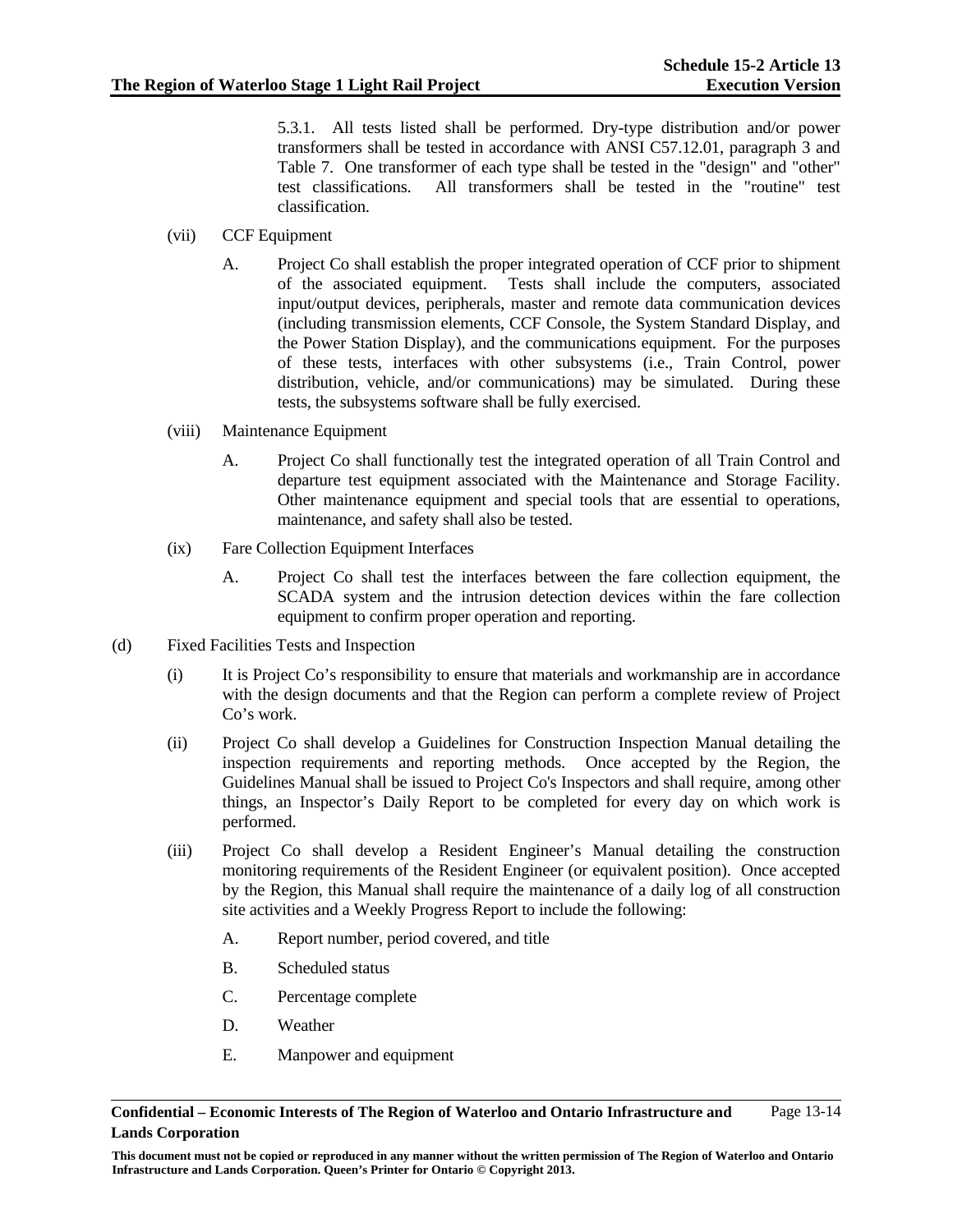- F. Construction status with digital photographs
- G. Visitors
- H. Problems
- I. Summary of inspector reports
- J. Log or test results.
- (e) On-Site Integration Tests
	- (i) It is the intent of this Article to present the general scope of on-site integration activities that must be conducted by Project Co, but not to prescribe exact methods for conducting such tests. Project Co may use established test procedures for conducting the on-site integration activities where such procedures are appropriate to meet the same objectives described below.
	- (ii) Project Co shall ship all equipment, materials, and supplies to itself at the site, make all necessary receiving inspections, and furnish the Region with a copy of the receiving and inspection reports. All subsystem installation, checkout, and integration activities shall be accomplished in accordance with the requirements of the Project Agreement. The subsystem installation checkout and integration activities shall verify that each subsystem, and assemblies thereof, are installed and interconnected in accordance with approved design drawings and engineering installation instructions, and that they function in accordance with the intended design.
	- (iii) Prior notification to the Region of on-site integration activities is not required unless, as a result of design review or other information, the Region requests to be notified.
	- (iv) The Region shall, however, have the right to witness any on-site integration activity. All on-site integration shall be completed prior to initiation of Acceptance Testing of the Operating System.
	- (v) Trackwork and Switches
		- A. Project Co shall inspect the trackwork, particularly the gauge and superelevation and the switches, to determine conformance with the approved design and construction drawings. End-of-line buffer installations shall also be inspected and checked to be in accordance with respective Project Co installation drawings and instructions.
		- B. Once dimensions throughout the System are checked with a template sized as per Schedule 15-2 Article 11 to reflect the dynamic movement of an actual vehicle, the power distribution system shall be energized, and one vehicle shall be operated on all trackways in both directions to check trackway clearances and OCS interfaces with vehicle pantographs.
	- (vi) Vehicles
		- A. The following minimum list or activities shall be conducted on each vehicle individually and entrained. Data shall be analyzed and calibrations made or other corrective measures taken, as required:
			- 1. Speed Control check speed regulation, balancing speed and overspeed protection.

**Confidential – Economic Interests of The Region of Waterloo and Ontario Infrastructure and Lands Corporation**  Page 13-15

**This document must not be copied or reproduced in any manner without the written permission of The Region of Waterloo and Ontario Infrastructure and Lands Corporation. Queen's Printer for Ontario © Copyright 2013.**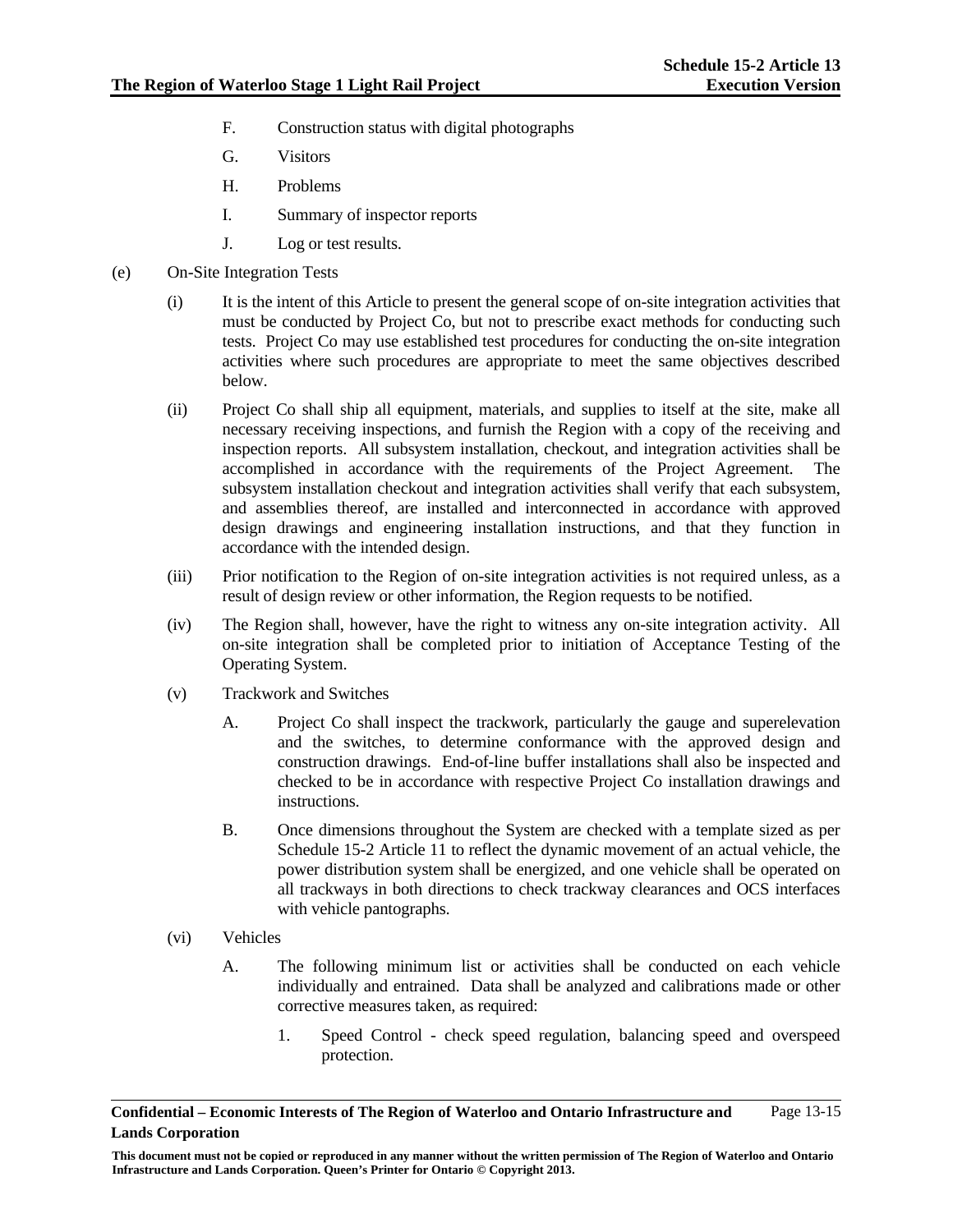- 2. Emergency Braking check application time, stopping profile, and stopping distance.
- 3. Parking Brake Application check to see that the parking brake will hold the vehicle on the worst case grade.
- 4. Direction Control and Unauthorized Motions check proper operation.
- 5. Repeat Speed Control and Emergency Braking checks on one vehicle and ultimate-length train under normal service load conditions.
- 6. LRT Stop check that the train stops at all LRT Stops, including the King and Victoria Station, meet Project Agreement requirements using a load range from an empty to a normal service load for single vehicles and twovehicle trains.
- 7. Interior Ride Quality and Surface Vibration check compliance with the ride quality requirements for all loading conditions for trains on each trackway. Project Co shall be prepared to provide specialized equipment, if requested, to analyze and resolve ride quality problems and determine if the problems are due to the LRT vehicle design or trackway design or construction, or vehicle/track interface dynamics. This test shall be performed for trains that are unloaded and train that are loaded to the normal service loading.
- 8. Interior and Exterior Noise check compliance with the requirements for external noise emissions and for passenger compartment internal noise. This test shall be performed for trains that are unloaded and train that are loaded to the normal service loading.
- 9. Operating Checks of the vehicles shall include the following:
	- I. Coupler and draft gear
	- II. Manual Control Console
	- III. Doors and Door Control (side and end)
	- IV. HVAC
	- V. Lights
	- VI. Low Voltage Power Supply
	- VII. Battery and Battery Charger.
- (vii) Train Control System
	- A. Static operating checks of the train control system shall start at the functional assembly level and progress in an orderly fashion through the individual subsystems until, finally static (no vehicle) checks are performed on the entire, totally integrated system. At the assembly and individual subsystem levels, these checks shall duplicate in-plant tests performed in the factory. Beyond the subsystem level, actual interfaces shall be established, including interfaces with functioning vehicles and trains, and proper interaction between subsystems shall be confirmed. During static operating checks of CCF, all supervisory control points (alarms, indicators, and controls) shall be individually verified from point of origin

**Confidential – Economic Interests of The Region of Waterloo and Ontario Infrastructure and Lands Corporation**  Page 13-16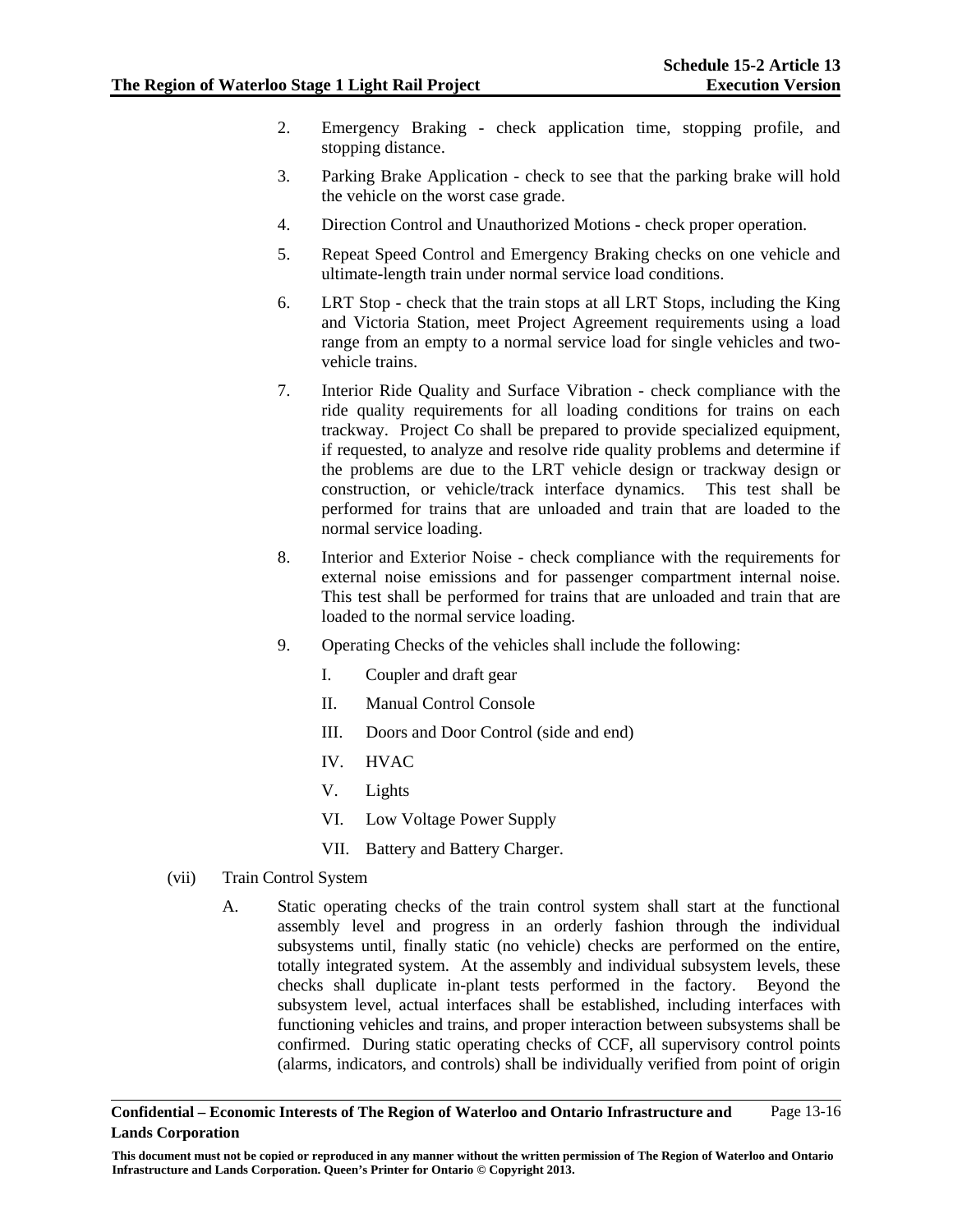to final destination. All devices and/or functions capable of operation or initiation from CCF, including those controllable devices and/or functions associated with train control and power distribution, shall be so operated or initiated. Likewise, all conditions which result in CCF indications and/or alarm annunciations for these systems shall also be checked.

- B. Project Co shall establish proper train control signal reception over the entire length of each trackway equipped with train control elements, using vehicles especially outfitted with chart recorders or other recording devices suited for this purpose.
- C. Wayside/vehicle Train control interfaces for dwell time control, bunch control, vehicle audio message control, and vehicle data communication shall be checked, and their proper operation shall be determined at all locations on the operating system.
- D. All automatic control functions and all manual control functions shall be exercised, and their proper operation shall be checked.
- (viii) Communications System Equipment
	- A. Project Co shall perform the complete installation and checkout and implement full service operations of the various communications subsystems as soon as possible so that they may be employed in other integration activities. Communications equipment manufacturers' installation and checkout instructions shall be followed. By the time the various systems are placed in service, all applicable governmental requirements and standards shall have been met.
	- B. Operating checks of the communications system shall include testing, from the CCF Console and other control areas, the coordinated operations of the public address systems, telephone systems, traffic signal controls, train controls, radio communication systems, CCTV systems, and communications recording systems. During these checks, all associated supervisory controls and communications options shall be functioning according to the Project Agreement. As required, communications systems shall be regression tested as the train control and SCADA systems become operational.
- (ix) Power Distribution System Equipment
	- A. Project Co shall as a minimum:
		- 1. Inspect each equipment installation against installation drawings and instructions.
		- 2. Make continuity checks of all interconnecting wiring and check phase of three-phase power connections.
		- 3. Check all wire and cable terminations for tightness.
		- 4. Measure and record conductor-to-ground resistance of all power cables and TES/OCS sections in the System on a circuit-by-circuit basis for each, section of OCS which can be individually isolated. Compare the results of these checks among themselves, isolate OCS and cables that do not meet the expected megaohms criteria, and remedy the problems.
		- 5. Check the calibration of circuit breaker trip units.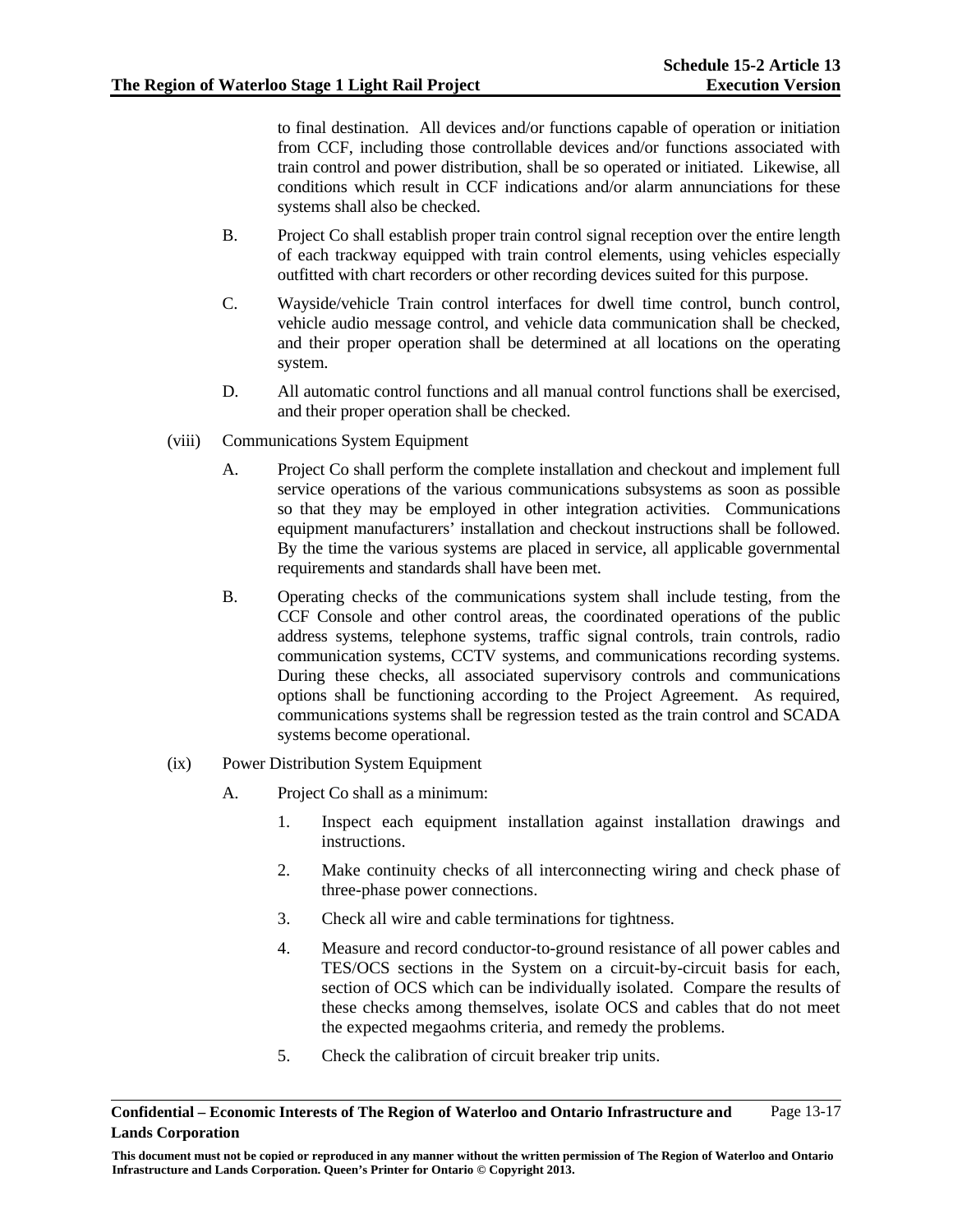- B. Static operating checks of the power distribution system shall consist of checking resistance to ground, energizing the system, opening and closing all breakers, checking all interlocks, and recording no-load voltage and current readings for all valid power feed configurations.
- C. Uninterruptible power supplies shall be checked to assure proper operations in primary supply mode and battery supply mode. The capability to switch automatically, without disruption, from primary source to battery source upon loss of primary source shall be determined. Tests shall also assure the ability to transfer manually, without disruption from battery source to primary source upon restoration of the primary supply.
- D. Project Co shall record line voltages, line currents, power, motor current, and speed on vehicles with all auxiliaries on under the following operating conditions:
	- 1. Normal Service loading for the ultimate-length train over each trackway (round trip), with LRT Stop and service by all System power sources.
	- 2. Normal Service loading for the ultimate-length train over each trackway (round trip), with LRT Stops and service by one primary feeder with the second primary feeder out of service.
- E. These checks shall be repeated with all trackway related power turned on.
- F. The data taken shall be correlated by LRT Stop and analyzed to determine power factor and to verify power distribution system voltage regulation requirements. Analysis shall show that the power distribution system will impose no restrictions on ultimate train length, train operations or the operation of vehicle auxiliaries due to poor voltage regulation.
- G. In addition to the above, checks shall be conducted to show coordination and proper operation of fault detection devices.
- (x) LRT Stop Equipment
	- A. Project Co shall inspect and check the installation and operation of all LRT Stop equipment, including fare vending equipment and ticket validators provided by others, against approved installation drawings and instructions. All equipment shall be energized and the control and operation shall be operated from associated local control panels and from CCF. Control of all LRT Stop equipment shall be checked for all modes of train operation.
- (xi) Operations Maintenance and Storage Facility (OMSF) Equipment
	- A. Inspection and installation checkout of all OMSF equipment shall be performed by Project Co using procedures, techniques, and acceptance criteria which are fully compatible with the installation and checkout of corresponding main line equipment; i.e., trackway and trackway-mounted equipment, Train Control equipment, control consoles UPS equipment, communications equipment, and power distribution equipment. All maintenance building equipment, furnishings, and special tools and equipment shall be checked as ready for functional use. The inventory of all such items, spare parts, and consumables shall be affirmed.

**This document must not be copied or reproduced in any manner without the written permission of The Region of Waterloo and Ontario Infrastructure and Lands Corporation. Queen's Printer for Ontario © Copyright 2013.**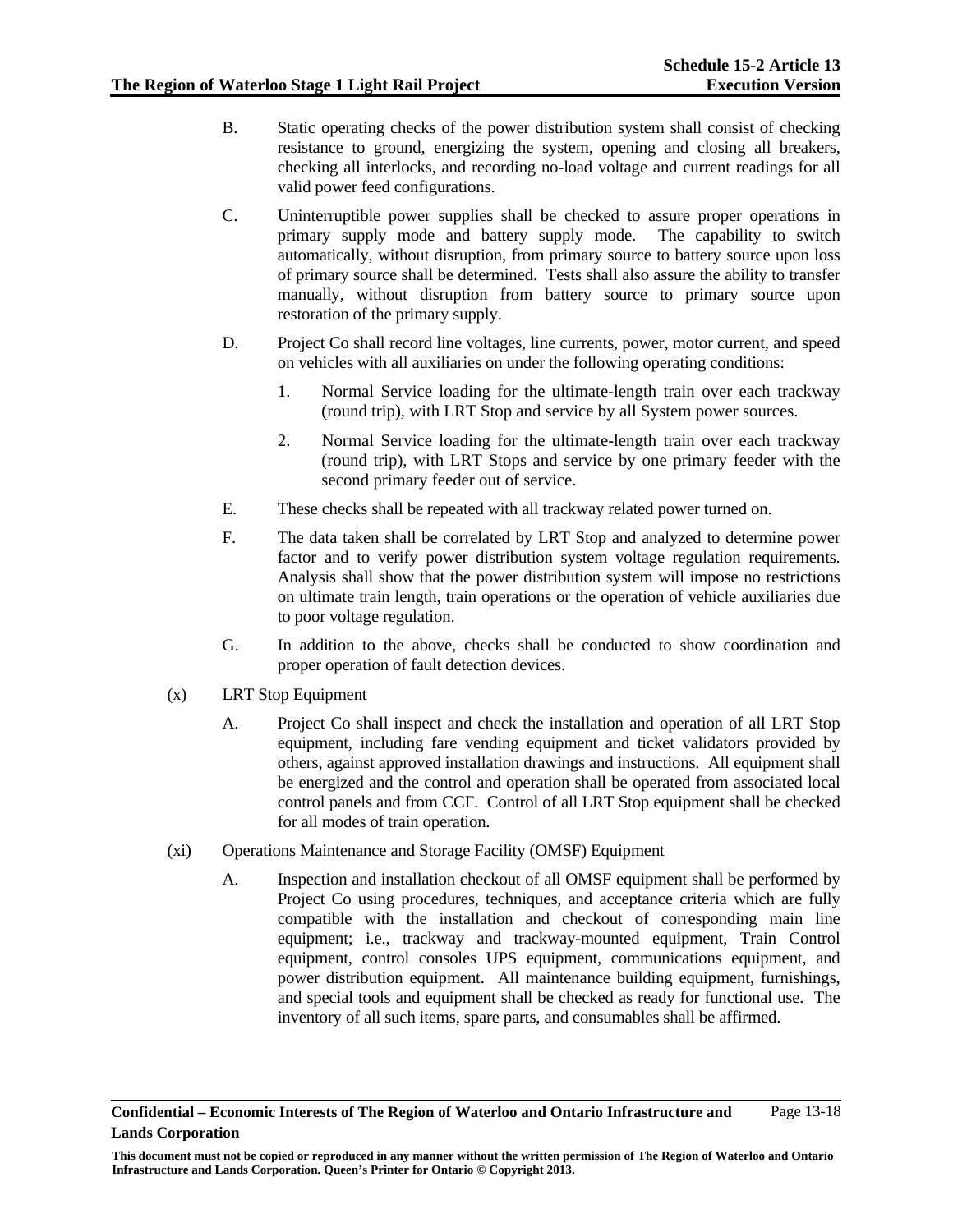### **13.5 Acceptance**

- (a) General Requirements
	- (i) This Article describes the methods and procedures by which the Fixed Facilities and the installed and delivered Operating System will be verified to the Region by Project Co as complying with the requirements of the Project Agreement, and thereafter accepted by the Region. This Article describes the Region's guidelines for an acceptable systems acceptance process. Project Co shall develop and execute its plan, making use of acceptance processes shown to be effective on past projects. Project Co's process shall achieve the objectives defined in this Article.
	- (ii) Project Co shall thoroughly verify each aspect of the System and equipment prior to commencement of the acceptance test activities discussed below; such prior verification shall be accomplished during the design review, product qualification testing, factory testing, on-site integration tests and fixed facilities inspection and test.
	- (iii) Project Co shall advise the Region when the Fixed Facilities and Operating System are ready for acceptance activities, which shall not occur until Project Co has completed all of the on-site integration tests and corrected any deficiencies and failures. Project Co shall provide all resources necessary for, and carry out all of, the compliance verification and acceptance activities defined herein. The Region will witness and review the results of these activities. Compliance verification and system acceptance will be accomplished on the basis of the Region's review and acceptance of the compliance verification and system acceptance activities and documentation of Project Co.
- (b) Verification and Acceptance Procedures
	- (i) Project Co shall prepare, and submit for acceptance by the Region, a list of the Fixed Facilities and Operating System requirements for which Project Co shall show compliance for acceptance purposes. Previously conducted tests and data submittals that have been accepted by the Region may also be used to satisfy appropriate requirements.
	- (ii) Three methods of compliance verification and acceptance are indicated and defined as follows:
		- A. Analysis Project Co shall submit analysis information and data in a manner so as not to impede the verification and acceptance process. Analyses provided by Project Co during the design review process may, at the sole discretion of the Region, be used for verification and acceptance purposes. At the time of the design reviews, the Region will examine the design review material and, in its sole discretion, determine its applicability for any verification and acceptance purposes.
		- B. Inspection In cases where inspections are to serve as the basis for compliance verification, Project Co shall prepare detailed Inspection Procedures and submit these to the Region for review not later than thirty (30) days prior to the schedule date of the inspection. The inspection Procedures shall identify each element for which that inspection is to demonstrate compliance. Project Co shall conduct each inspection in accordance with the Inspection Procedures reviewed by the Region; no inspection shall be performed prior to obtaining the Region's review and approval of such Inspection Procedures. The results shall be documented in a suitable Inspection Report clearly showing if the inspection passed or failed based on the Pass/Fail Criteria shown in the procedure. Inspection reports shall be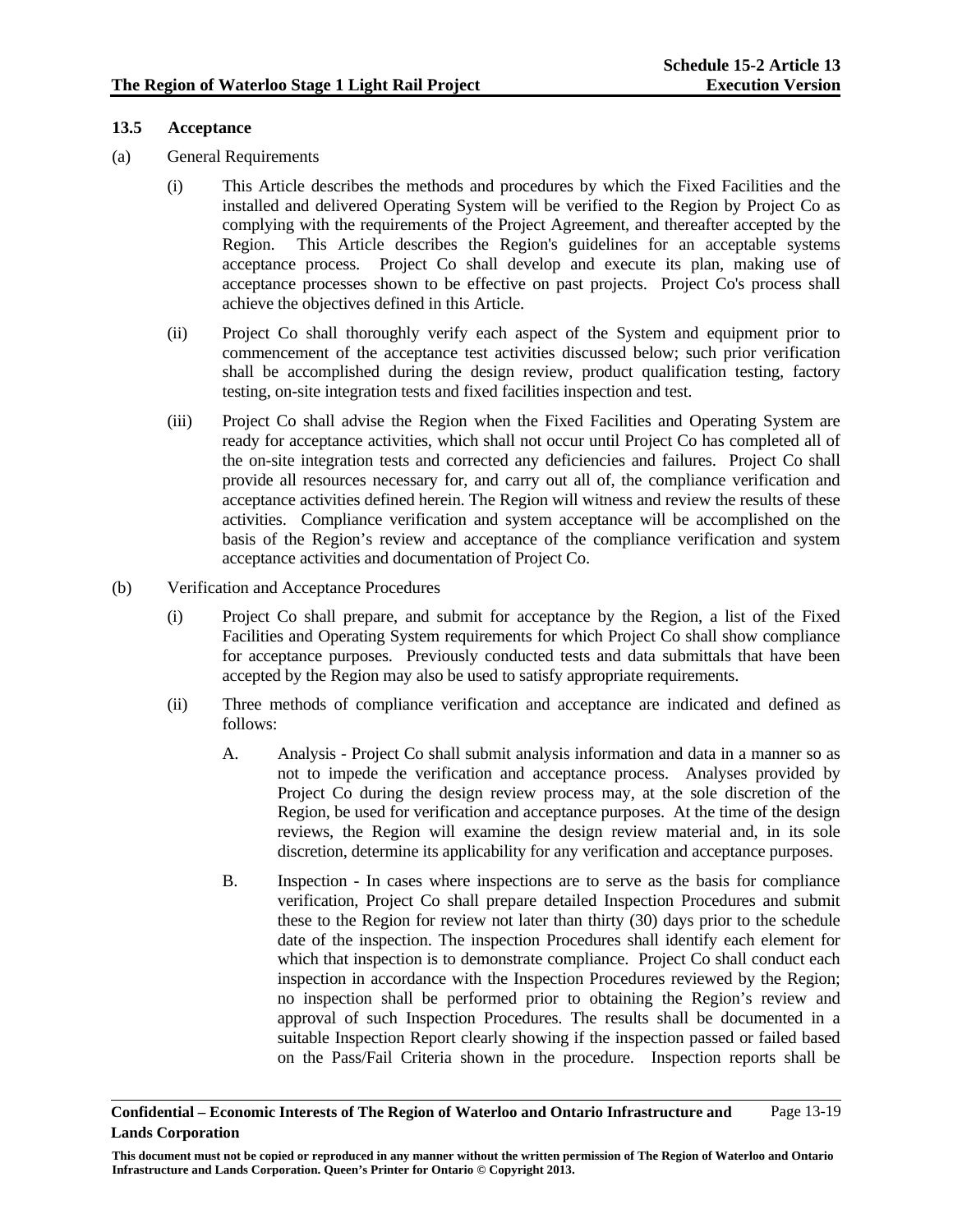submitted in accordance with this Article. The Region may witness any inspection conducted for compliance verification purposes. Inspections performed by permitting agencies are a valid form of compliance verification.

- C. Test Project Co shall prepare detailed procedures for all tests, and submit them to the Region for review and acceptance not later than forty-five (45) days prior to the scheduled date of the test. The Test Procedures shall identify each line item to be tested to demonstrate compliance. Such reference shall be by line item identification number and Article of the Project Agreement. Project Co shall attempt to combine the performance verification tests of more than one item into the same test sequence, thereby minimizing the number of separate tests. Project Co shall conduct each test in accordance with the Test Procedure reviewed and accepted by the Region, and no test shall be performed prior to obtaining the Region's acceptance of such Test Procedures. Project Co shall document the results in a suitable Test Report containing test data in an easily interpretable form and clearly showing if the test passed or failed based on the Pass/Fail Criteria shown in the Test Procedure. The Region may witness any test conducted for verification and acceptance purposes.
- (c) Fixed Facilities Acceptance
	- (i) At its discretion, and upon written request from Project Co, the Region may perform inprogress fixed facilities inspections on selected portions of the fixed facilities. At that time, a punch list of any items to be completed or corrected shall be prepared. This inspection shall not be construed as a prefinal fixed facilities inspection. Once the System is nearing operational readiness, in Project Co's opinion, it may request a prefinal fixed facilities inspection. If this inspection is satisfactory to the Region, a punch list of any items to be completed or corrected shall be prepared. After completing the punch list, Project Co shall request in writing a final inspection of fixed facilities. Such request shall represent that (1) the punch list items have been corrected; and (2) the facility is complete and ready for final acceptance. If this inspection yields findings satisfactory to the Region, the Region will accept the fixed facilities portion of the work.
- (d) Operating System Acceptance
	- (i) The Region will accept the Operating System when all aspects of the Operating System have been verified to comply with the requirements of the Project Agreement. As previously presented, verification will be accomplished by analysis, inspection and testing; as a consequence, verification (and therefore System acceptance) is a step-by-step process which takes place throughout the life of the Project Agreement. Because of this, it is necessary to establish a systematic, carefully documented process to monitor and record the progress of verification and System acceptance. Such a systematic process is the purpose of the Operating System Acceptance Plan.
	- (ii) As a means of implementing the compliance verification and System acceptance requirements of this Article, Project Co shall develop an Operating System Acceptance Plan including a preliminary list of the Analyses, Inspections and Tests that will be conducted by Project Co. Within 120 days after the commencement of Phase 1, Project Co shall submit this Operating System Acceptance Plan. The Region will provide comments to the Operating System Acceptance Plan and provide them to Project Co within 60 days after receipt of Project Co's Plan.

**Confidential – Economic Interests of The Region of Waterloo and Ontario Infrastructure and Lands Corporation**  Page 13-20

**This document must not be copied or reproduced in any manner without the written permission of The Region of Waterloo and Ontario Infrastructure and Lands Corporation. Queen's Printer for Ontario © Copyright 2013.**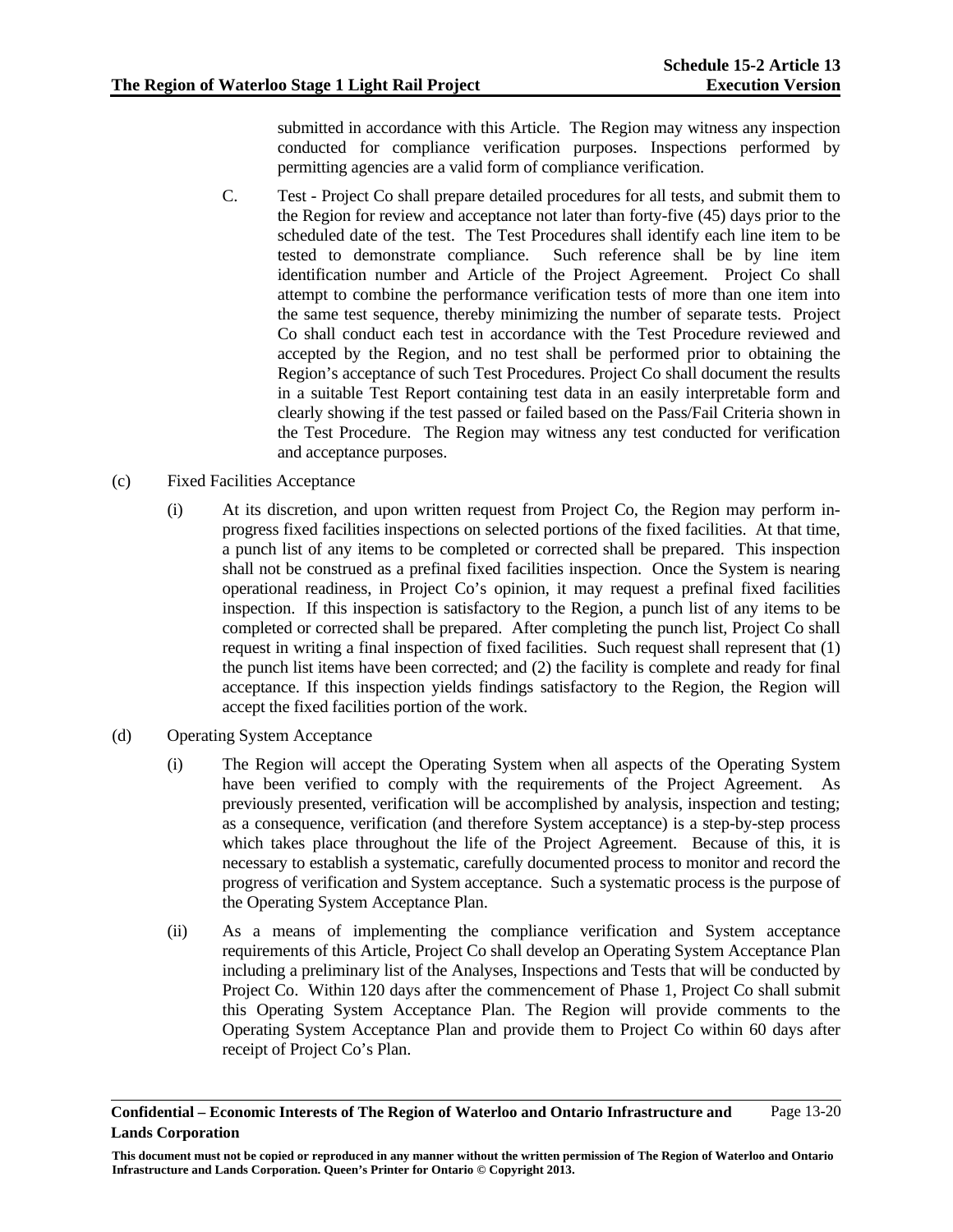- (iii) Once the final Operating System Acceptance Plan is approved, it shall be Project Co's responsibility to identify and finalize the list of Analyses, Inspections and Tests that will be conducted to satisfy the Plan. Analyses shall be submitted pursuant to the Design Review procedures. For each Inspection and/or Test which Project Co determines is required to satisfy the System Acceptance Plan, Project Co shall prepare an appropriate Inspection Procedure or Test Procedure, and submit this Procedure for the Region's prior review. The final activities for acceptance of the Operating System shall be the Demonstrated Systems Operations and Maintainability Demonstration Tests.
- (e) Operating System Acceptance Plan
	- (i) Purpose and Philosophy
		- A. The purpose of this Operating System Acceptance Plan is to provide a means for Project Co to demonstrate to the Region by tests and inspections that the Operating System satisfies the requirements of the Project Agreement. The proposed plan has been developed to maximize the efficiency and minimize the time required of the Region for witnessing (and that required of Project Co for conducting) these activities. The plan sets forth the specific acceptance activities which the Region believes are the minimum necessary for Project Co to demonstrate Contract compliance in general; however, each specific requirement will be individually verified by the acceptance activities.
		- B. There will be requirements that may be implied to be verified because they are embodied within or in support of a higher level requirement. However, acceptance of such higher level requirements shall not relieve Project Co of its responsibilities to meet all requirements, including any not specifically verified. The plan also establishes the general sequence of activities.
	- (ii) Plan Description
		- A. Each activity shall be conducted in accordance with written procedures prepared by Project Co and accepted by the Region prior to the start of that specific activity. Activities will be grouped into the categories and a test sequencing will be provided by Project Co. Therefore, certain activities shall be completed successfully as a prerequisite for conducting other activities. The acceptance activities will be conducted by category, with no activity being performed unless all of the activities in the prerequisite categories have been successfully completed and a test report submitted.
		- B. Test/Inspection Acceptance Categories
			- 1. The purpose of the categories is to logically group activities and establish the general sequence in which testing is to take place. The intent of the requirement that these categories of activities be conducted in a specific order is to minimize the likelihood of invalidating a previously conducted acceptance activity by making a change to a part of the System in order to successfully conduct another activity.
			- 2. The categories developed by Project Co shall be identified by a code letter in the lower right-hand corner. The sequence in which activities within each of the categories are conducted may be determined by Project Co. Activities

**Confidential – Economic Interests of The Region of Waterloo and Ontario Infrastructure and Lands Corporation**  Page 13-21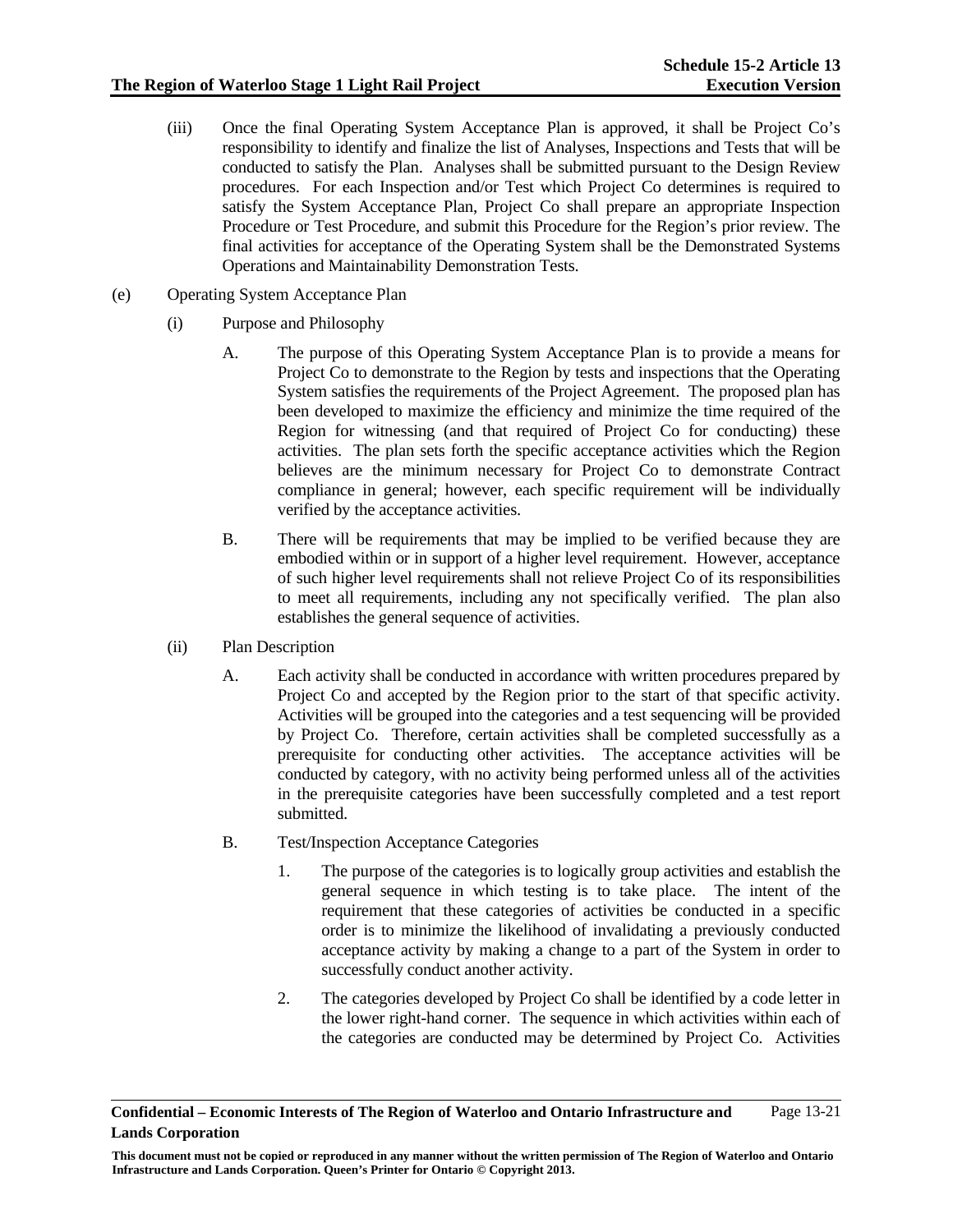which are closely related may be conducted together, but documentation must be kept separated.

- C. Test/Inspection Acceptance Activities
	- 1. The proposed plan identifies the specific acceptance activities which shall be conducted by Project Co. The Region has developed a standard format, which shall be used by Project Co to prepare detailed Acceptance Inspection Test Procedures for each activity.
	- 2. Exhibit 13.5-1 outlines an acceptable Test/Inspection Acceptance Report format.

| <b>Test/Inspection Acceptance Activities Report</b> |                                                                                  |  |
|-----------------------------------------------------|----------------------------------------------------------------------------------|--|
| 1.0                                                 | TITLE: Title of acceptance activity, including its identification code.          |  |
| 2.0                                                 | REFERENCE CONTRACT SECTION: The section number and title of the                  |  |
|                                                     | Project Agreement provision which is addressed by the acceptance activity.       |  |
| 3.0                                                 | PREREQUISITE ACCEPTANCE ACTIVITIES: The acceptance activity                      |  |
|                                                     | categories which must be successfully completed prior to conducting this         |  |
|                                                     | activity.                                                                        |  |
| 4.0                                                 | OBJECTIVES: The specific intent of the acceptance activity regarding the         |  |
|                                                     | referenced Project Agreement Article.                                            |  |
| 5.0                                                 | SAMPLE SIZE: The number of units (e.g., vehicles) required to be used in the     |  |
|                                                     | acceptance activity or the specific area involved (e.g., maintenance building).  |  |
| 6.0                                                 | ENVIRONMENTAL REQUIREMENTS: Any specific environment's                           |  |
|                                                     | conditions required in order for the acceptance activity to demonstrate          |  |
|                                                     | conformance with the referenced technical requirement.                           |  |
| 7.0                                                 | EQUIPMENT/FACILITY REQUIREMENTS: Any test equipment or special                   |  |
|                                                     | facility needs of the acceptance activity.                                       |  |
|                                                     | PERSONNEL/SKILL REQUIREMENTS: The number of Project Co personnel                 |  |
| 8.0                                                 | required to perform the acceptance activity, as well as the skill levels of the  |  |
|                                                     | individuals.                                                                     |  |
|                                                     | ESTIMATED TIME REQUIREMENT: The period of time required to conduct               |  |
| 9.0                                                 | each acceptance activity. If the activity is conducted on each of several units  |  |
|                                                     | (e.g., LRT Stops), the time required for each unit shall be given.               |  |
|                                                     | DATA TO BE RECORDED: The specific data which are necessary to show               |  |
| 10.0                                                | compliance with the referenced Project Agreement requirement shall be listed, as |  |
|                                                     | well as the means by which these are to be obtained. The specific method of      |  |
|                                                     | documentation shall also be identified.                                          |  |
| 11.0                                                | PASS/FAIL CRITERIA: The specific limits within which the data identified in      |  |
|                                                     | 10.0 must fall in order for the activity to be acceptable.                       |  |
| 12.0                                                | PROCEDURES: The detailed, step-by-step, description of the acceptance            |  |
|                                                     | activity. This will provide specific directions to the person(s) conducting the  |  |
|                                                     | activity, including operating instructions for test equipment and when to record |  |
|                                                     | data.                                                                            |  |
| 13.0                                                | COMMENTS: Narrative description of any occurrences or events that may have       |  |
|                                                     | an impact on personnel safety, equipment integrity or the validity of the data.  |  |

Exhibit 13.5-1

#### **Confidential – Economic Interests of The Region of Waterloo and Ontario Infrastructure and Lands Corporation**  Page 13-22

**This document must not be copied or reproduced in any manner without the written permission of The Region of Waterloo and Ontario Infrastructure and Lands Corporation. Queen's Printer for Ontario © Copyright 2013.**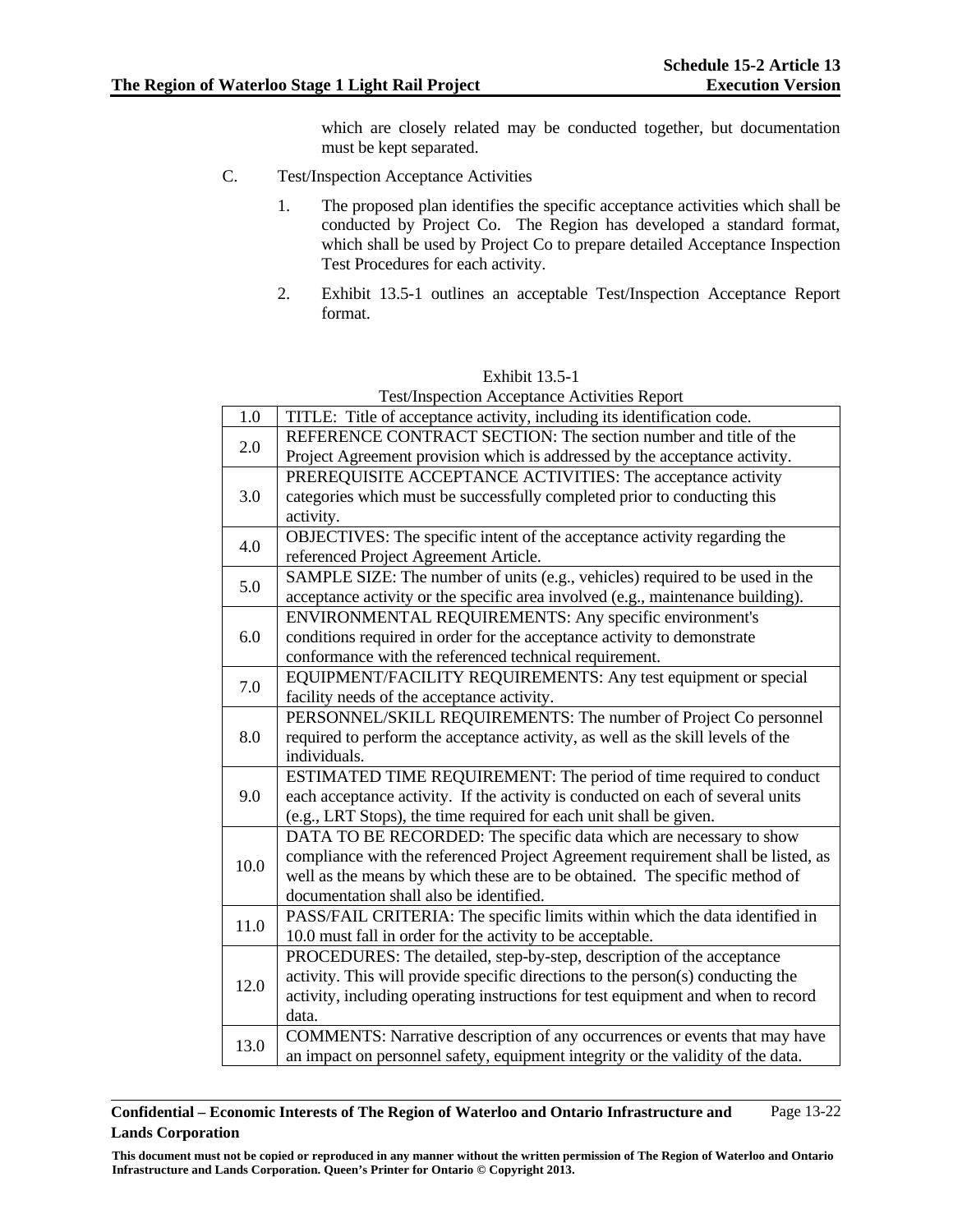| <b>Test/Inspection Acceptance Activities Report</b> |                                                                                      |  |  |
|-----------------------------------------------------|--------------------------------------------------------------------------------------|--|--|
| 14.0                                                | CONCLUSIONS: The results of the activity, including a formal test report             |  |  |
|                                                     | statement by Project Co as to whether the data satisfied the Pass/Fail criteria, any |  |  |
|                                                     | open items must be identified and the signatures of the participants must be         |  |  |
|                                                     | provided.                                                                            |  |  |

# Exhibit 13.5-1

- 3. Project Co will develop the details of format elements 1.0 through 12.0. Project Co may cite a test procedure document reference in lieu of the actual procedure. The detailed description of each acceptance activity must be submitted to the Region not less than six (6) months prior to its being conducted by Project Co.
- 4. Format elements 13.0 and 14.0 will be completed during the actual acceptance activity. Both Project Co's personnel conducting the activity and the Region's observer will be permitted to enter comments in item 13.0. The conclusions in item 14.0 will be those of Project Co.

# (iii) Schedule

- A. The Operating System acceptance activities shall be scheduled and conducted as per Project Co's Plan. Project Co shall develop the specific Operating System Acceptance Schedule and submit it to the Region for its review and approval.
- B. Project Co may propose to conduct a category of acceptance activities prior to the completion of the System if all of the system elements related to the acceptance category are complete and fully operational.

### (iv) Region Involvement

- A. Procedure
	- 1. The following procedures shall be followed to permit Region involvement in approving the procedures, and in witnessing and tracking the status of all acceptance activities.
		- I. Project Co shall develop the required Acceptance Inspection/Test Procedures for each of the activities in accordance with the required format and submit them to the Region for its review and acceptance. Project Co shall submit the Operating System Acceptance Schedule during this time.
		- II. The Region will review the Acceptance Inspection/Test Procedures for each activity submitted by Project Co. Submittals will be evaluated based on the extent to which each one addresses the letter and intent of the Project Agreement requirements. Procedures which can satisfy the requirements will be approved. Those procedures which would be acceptable if minor changes were made by Project Co will be approved, conditional on those specific changes being incorporated in the procedure. Procedures which have more significant deficiencies will be given the status "not accepted," and procedures which are totally deficient will be "rejected." The Region will give Project Co written notification of the acceptance status (accepted, conditionally accepted, not accepted, or rejected) for each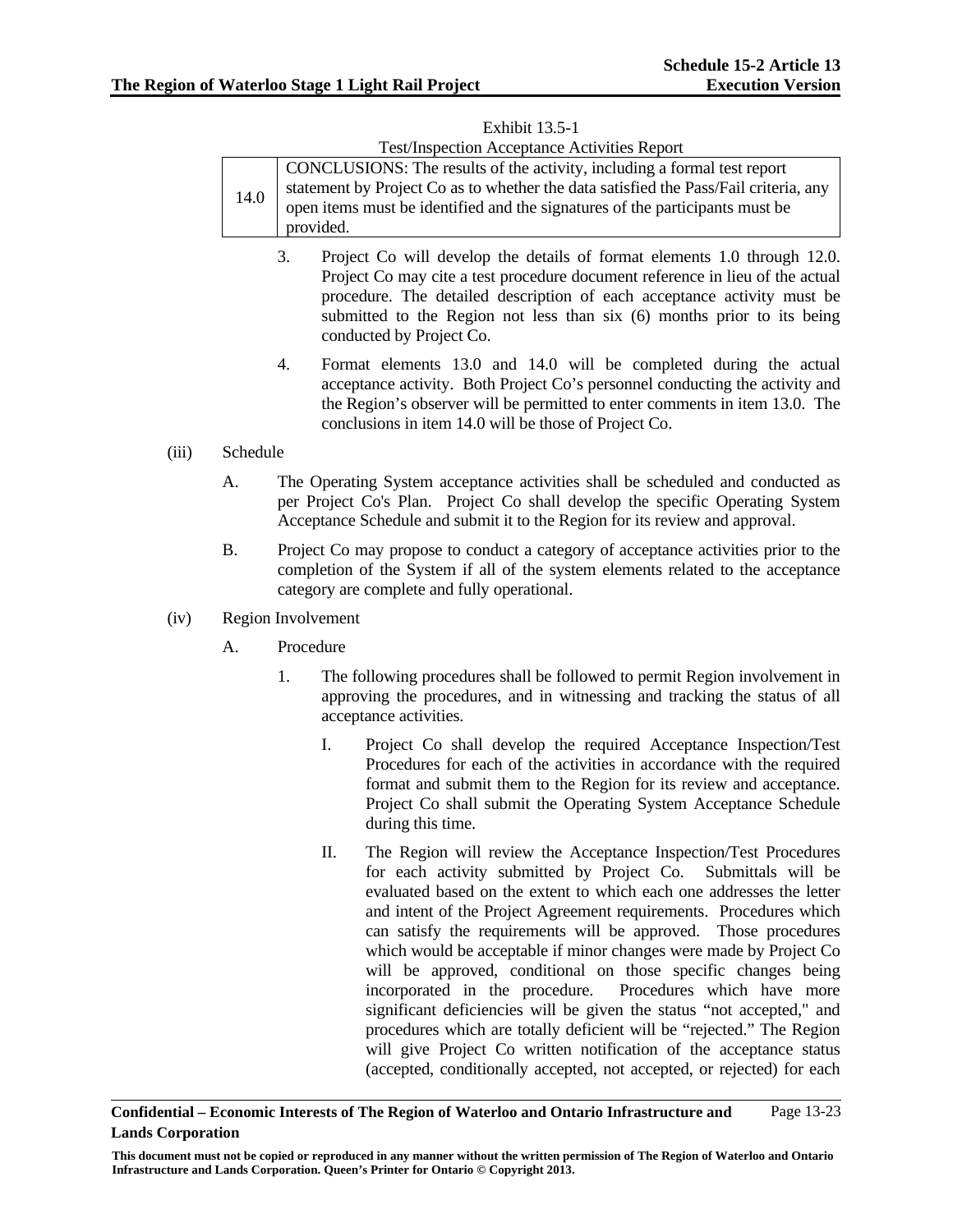acceptance activity. The Region will make every effort to respond to Project Co. This is far more likely to be achieved if the submissions of acceptance activity procedures are staggered rather than delivered to the Region in one large submittal. The Region and Project Co will work to resolve any differences and concur on any of the activity procedures.

- III. The Region will review the Operating System Acceptance Schedule and give Project Co written notification of whether it approves the proposed schedule. The Region and Project Co will work to resolve any differences and concur on a final schedule.
- IV. Project Co shall revise its Acceptance Inspection/Test Procedures in accordance with the Region's review and resubmit them at least sixty (60) days prior to the beginning of acceptance activities.
- V. Each acceptance activity shall be conducted by Project Co and witnessed by the Region in accordance with the agreed-upon procedure and schedule. Briefings will be held before and after these activities, and activity reports shall be submitted to the Region.
- VI. The Region will give Project Co written notification of whether the submitted activity report is acceptable. The Region will give Project Co specific reasons for not accepting an activity report, as well as provide specific requirements for making the activity acceptable.
- B. Monitoring
	- 1. The Region will monitor the status of the documentation and progress of each activity relative to the procedure described above. The status of the Operating System Acceptance activities will be monitored and discussed at the monthly Progress Meetings.
	- 2. The active status tracking of each activity will start six (6) months prior to the scheduled beginning of acceptance activities or with the first significant submittal of Acceptance Inspection/Test Procedures by Project Co, whichever occurs first. These activities will be continuously tracked through the successful completion of the acceptance activities.

# **13.6 Pre-Substantial Completion Demonstration**

- (a) Demonstrated Systems Operations (DSO)
	- (i) A Demonstrated System Operations shall be conducted for the Stage 1 LRT System. The System shall be operated as though it were in full passenger service, in strict accordance with all operation and maintenance policies and procedures, except that no passengers, other than Project Co and Region authorized personnel, shall be carried.
	- (ii) Project Co shall submit to the Region for its review and approval the complete System Demonstration Procedures. The specific requirements of the System Demonstration are provided below. As with the other acceptance activities, Project Co must submit the proposed procedures six (6) months prior to the beginning of the Demonstrated Systems Operations. Project Co shall revise these procedures, if required, based on changes deriving

**Confidential – Economic Interests of The Region of Waterloo and Ontario Infrastructure and Lands Corporation**  Page 13-24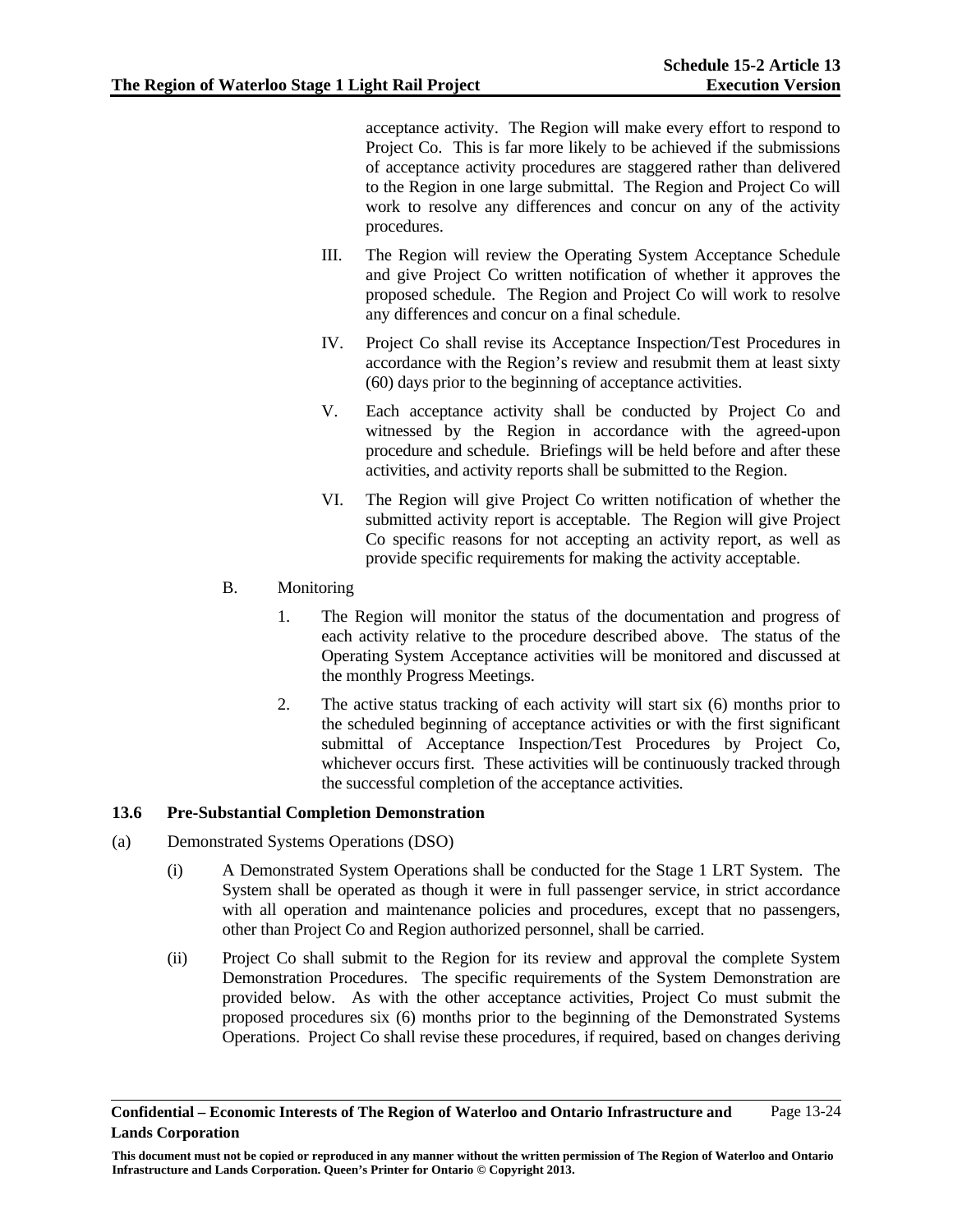from any System Acceptance or System Integration test results to ensure their "workability".

- (iii) Demonstrated System Operation Stage 1 LRT
	- A. After completion of the Operating System Acceptance Tests, and as a prerequisite of Certification of Substantial Completion for the Stage 1 LRT System, Project Co shall conduct a full demonstration of the LRT services.
	- B. This demonstration shall be called the "Demonstrated System Operation Stage 1 LRT System" and shall involve day-to-day operation of the System in accordance with the Region-approved System Operations Plan. During the DSO, the System shall be operated continuously (without interruption), as though in passenger service (without passengers), in strict accordance with all operations and maintenance policies and procedures, until the System Service Availability specified in the Schedule 15-3 Article 3 Section 3.6 has been achieved over a consecutive 5-day operating period. Furthermore, the "Demonstrated System Operation - Stage 1 LRT System" shall include the demonstration of all routine and emergency procedures associated with operation of the Stage 1 LRT System.
	- C. During Demonstrated System Operation, performance data shall be collected, analyzed and presented to satisfy the Region that the Stage 1 LRT System is ready for deployment in revenue service. It is required that the "start of revenue service" levels of dependability presented in the Technical Provisions be achieved during the DSO.
	- D. During the Demonstrated System Operation, the number and skills of personnel involved in operation and maintenance of the System shall not exceed the number and skills identified in Project Co's COM Staffing Plan for the Stage 1 LRT System. This is exclusive of Project Co personnel required for demonstration administration and data collection.
	- E. Within ten days of the completion of the DSO, Project Co shall prepare and submit to the Region a formal Demonstrated System Operation Report, documenting the results of all activities. This report shall also identify any changes deemed necessary in operating and/or maintenance procedures, manuals, etc., as a result of the demonstration. The Region shall accept or reject such report within ten days of receipt. The issuance of the Certificate of Substantial Completion for the Stage 1 LRT System shall not occur until approval of such report by the Region.
	- F. If the Demonstrated System Operation reveals a failure to satisfy the requirements of the Project Agreement and/or the approved VTAC Plan, Project Co shall correct those items and/or aspects deemed unsatisfactory, and another Demonstrated System Operation shall be conducted. The scope and duration of all subsequent demonstrations will be as approved by the Region.
- (b) Maintainability Demonstration Tests
	- (i) Project Co shall provide a Maintainability Demonstration Test Plan for the conduct of a Maintainability Demonstration Test concurrently with the DSO, demonstrating the maintainability of the systems/subsystems. The Region's approval of the Plan shall be a condition to issuance of the Certificate of Substantial Completion for the Stage 1 LRT System.

**Confidential – Economic Interests of The Region of Waterloo and Ontario Infrastructure and Lands Corporation**  Page 13-25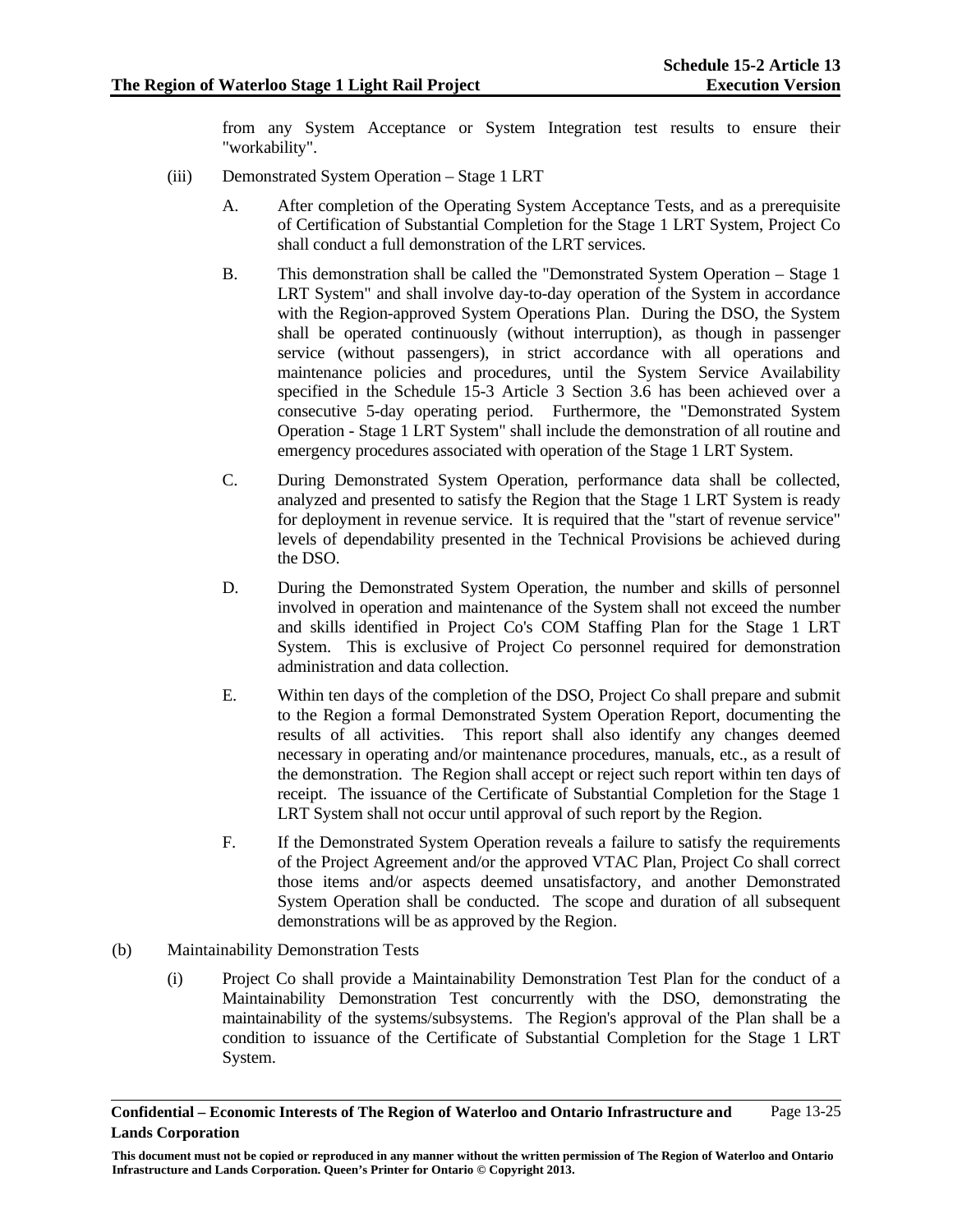- (ii) The Plan shall address separate Maintainability Demonstration Tests for the Stage 1 LRT System services with each test being conducted concurrently with the DSO. The Plan shall include the following:
	- A. A list of selected maintenance tasks to be demonstrated. These tasks shall be limited to component or assembly removal and replacement.
	- B. Safety procedures appropriate for tasks selected.
	- C. Maintenance procedures to be followed.
	- D. Skill levels required to perform each task.
	- E. Equipment or special tools required.
- (iii) The Maintainability Demonstration Tests will be monitored by the Region for validity of procedures and conformance to Contract requirements.
- (iv) Unless otherwise approved, all maintenance performed during maintainability demonstrations shall be by Project Co maintenance personnel. Project Co-shall furnish maintenance manuals, tools and test equipment to be used as a part of the maintainability and reliability demonstration testing.
- (c) Dependability Demonstration Test (DDT)
	- (i) Starting within 30 calendar days following the issuance of Phase 3 for the Stage 1 LRT System, the Dependability Demonstration Test will be conducted for a period of one year on these lines.
	- (ii) The Dependability Demonstration Test shall be planned and conducted by Project Co. All equipment incidents shall be documented on an incident report form approved by the Region. Completed incident report forms shall be submitted on a weekly basis. All testing on the program shall be considered dependability testing for the purposes of incident monitoring.
	- (iii) The Database Management Information Systems (DMIS) shall be fully functional during the entire Dependability Demonstration Test. Each applicable function of the DMIS shall be used to track the results of the Dependability Demonstration Test. The DMIS shall not be considered for final approval prior to completion of the Dependability demonstration. The DMIS shall contain the expected life cycle for each component and its design reliability parameters.
	- (iv) All of the equipment on the Stage 1 LRT System shall be included in the demonstration test. Any equipment downtime for preventive or corrective maintenance, in excess of two hours per week, shall be deleted from the test time database where such time is determined by a Region-chaired Review Committee to be the fault of Project Co. This Committee will consist of Region personnel and technical specialist contractors engaged by the Region. A final Dependability Demonstration Test Report shall be prepared and submitted by Project Co for the Region approval no later than 30 days after the completion of the test.
	- (v) Notification and Data Collection
		- A. The Region shall be notified of the commencement date for the Dependability Demonstration Test, in writing, at least 20 days prior to the start of this test.
		- B. Data Collection

**Confidential – Economic Interests of The Region of Waterloo and Ontario Infrastructure and Lands Corporation**  Page 13-26

**This document must not be copied or reproduced in any manner without the written permission of The Region of Waterloo and Ontario Infrastructure and Lands Corporation. Queen's Printer for Ontario © Copyright 2013.**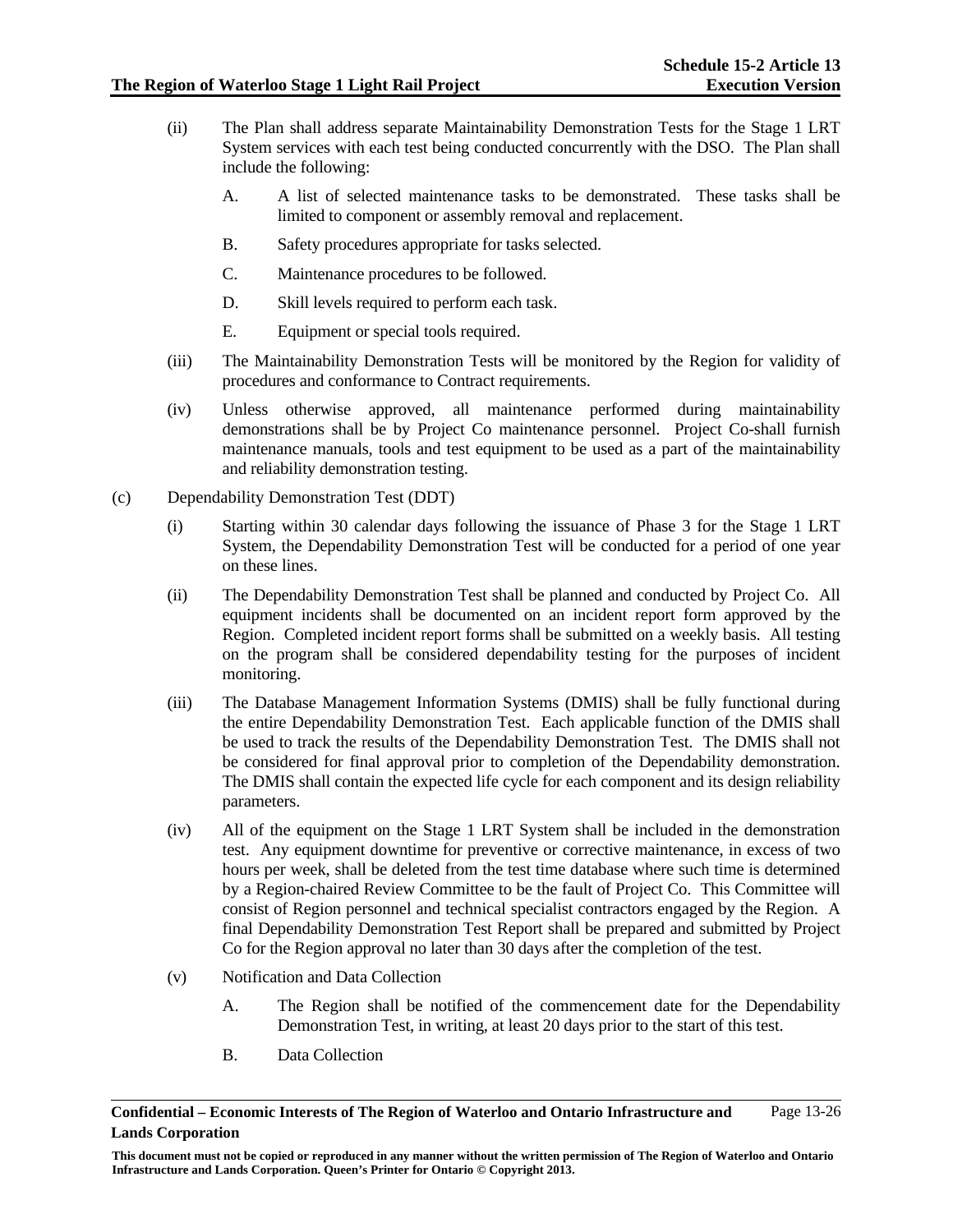- 1. Responsibility for capture of data, recordkeeping, analysis and data submittal shall be with Project Co. Data obtained each week shall be furnished in comprehensive detail to the Region-chaired Review Committee for review. The Committee will make a preliminary chargeability assessment for each incident, in order to maintain a continuing record of achieved dependability. The Committee will determine final chargeability assessment for each incident. Should Project Co disagree with such assessments, it may pursue relief under the provisions of the Project Agreement.
- 2. The Committee may require Project Co to promptly undertake design reviews and a review of operations and maintenance procedures as a result of failure. Based on such reviews, within one month, Project Co shall present a written analysis and plan to approve failure rates. Project Co shall take corrective action to mitigate the cause.
- C. Dependability Demonstration Test Plan
	- 1. Project Co shall prepare a plan and procedures for the Dependability Demonstration Test and submit same in a report for approval by the Region not later than 180 calendar days before the commencement of revenue service for Stage 1 LRT System. The Region shall prepare the chapter of this report dealing with the Review Committee procedures. The plan and procedures shall address the following:
		- I. Operational monitoring and incident reporting responsibilities.
		- II. Maintenance performance and responsibility, including completion of incident report forms
		- III. Review Committee procedures
		- IV. Project Co. test reports
		- V. Pass/fail criteria
		- VI. Identification of procedures, requirements, and areas needed for impounding and securing all failed hardware in bonded (fenced in, secured, and locked) areas on the Region premises.
- (vi) During the dependability demonstration, the Region and Project Co shall evaluate the compliance of equipment performance with the approved requirements. If the test experience indicates that approved requirements are not being met, the Region and Project Co may agree to terminate the test, complete corrective action and restart the demonstration from the beginning. If noncompliance is not determined until completion of the demonstration period, the entire test shall be rerun following completion of corrective action. In all cases, corrective action shall be at Project Co's expense and relevant data accumulated prior to the retest shall be purged from the database.
- (vii) The Committee may require Project Co to promptly undertake design reviews and a review of operations and maintenance procedures as a result of failure. Based on such reviews, within one month, Project Co shall present a written analysis and plan to approve failure rates. Project Co shall take corrective action to mitigate the cause.
- (viii) Equipment, subsystems and systems not meeting the test requirements shall be repaired and/or replaced by Project Co as corrective actions at no cost to the Region. Spare parts

**This document must not be copied or reproduced in any manner without the written permission of The Region of Waterloo and Ontario Infrastructure and Lands Corporation. Queen's Printer for Ontario © Copyright 2013.**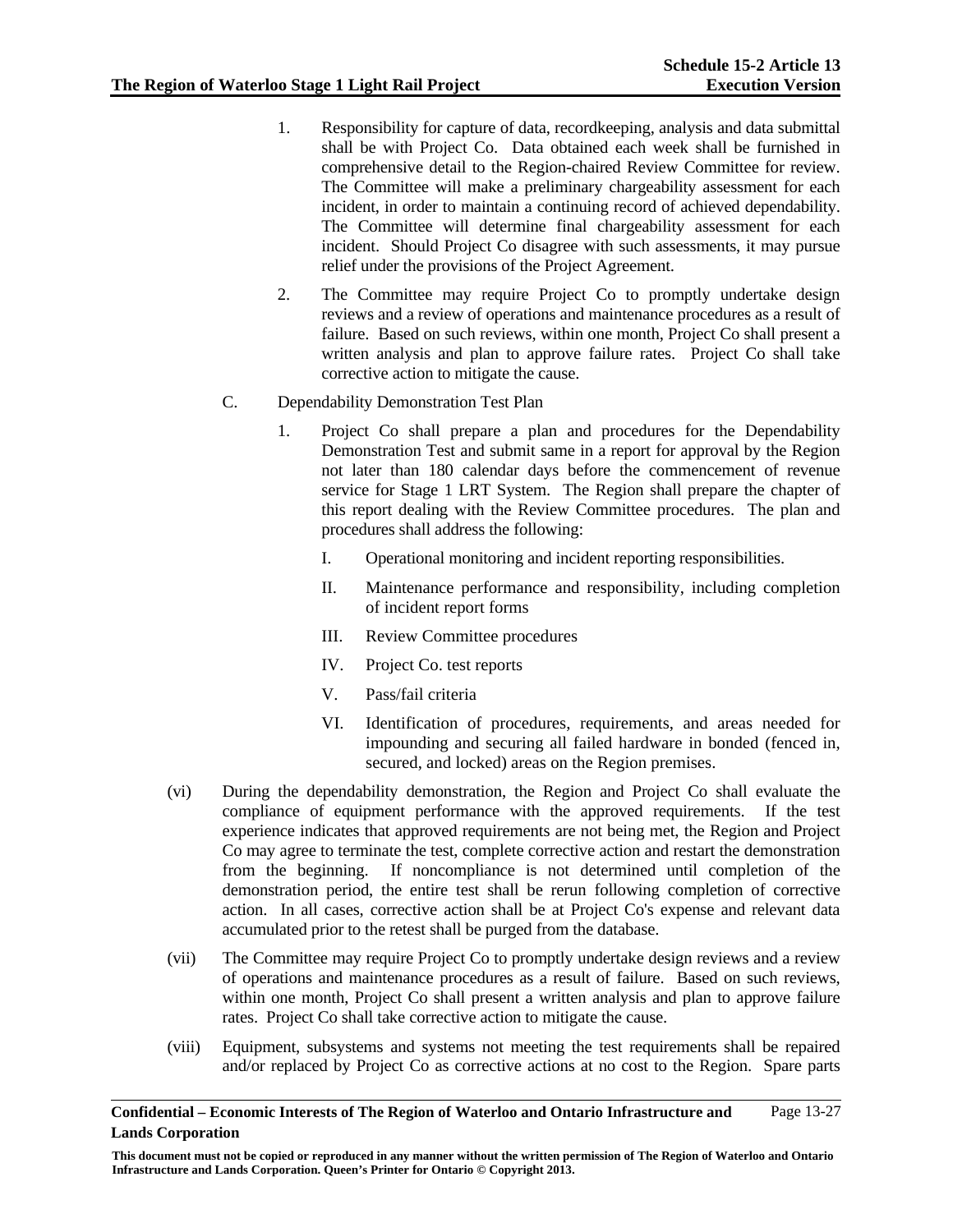intended for use during the Phase 3 Period shall be replaced at no cost to the Region if used for such purposes.

# **13.7 Certification**

- (a) Acceptance of the Phase 2 Work by the Region shall be accomplished in two stages: Certification of Substantial Completion and Final Completion.
- (b) Substantial Completion for the Stage 1 LRT System will signify the end of the first stage of LRT construction planned by the Region, completion of the Integrated Systems Tests, Commissioning and the readiness of the Stage 1 LRT System to enter revenue service under Project Co's control.
- (c) Phase 2 Final Completion shall occur upon satisfaction of all requirements. Upon the issuance of the Certificate of Phase 2 Final Completion, Project Co shall have no obligation to perform any additional Phase 2 work under the Project Agreement.
- (d) The criteria for and procedures associated with issuance of the Certificate of Substantial Completion and the Certificate of Phase 2 Final Completion are presented in this Article.
- (e) Certificates of Substantial Completion
	- (i) Certificate of Substantial Completion Stage 1 LRT System
		- A. The Region will provide Project Co with a Certificate of Substantial Completion for the Stage 1 LRT System when the following requirements are satisfactorily met:
			- 1. Demonstration that the Project Agreement prerequisites for revenue operation has been met during the Demonstrated System Operations Test and the Maintainability Demonstration Test, and submittal and acceptance by the Region of the reports related thereto;
			- 2. Successful completion of the Integrated System Demonstration Program (ISDP), demonstrating the System's conformance with the Project Agreement;
			- 3. The approval by the Region of the System Assurance Monitoring Plan for documentation and incorporation of dependability/maintainability changes and monitoring of system dependability growth during the Phase 3 Period;
			- 4. Demonstration by Project Co that all of Project Co's responsibilities have been substantially completed and/or successfully performed; and
			- 5. The Region approval of:
				- I. Operations and Maintenance Plans and Manuals
				- II. Training Plans and Manuals.
		- B. Along with the Certificate of Substantial Completion for Stage 1 LRT System the Region will provide Project Co with a punch list of items to be repaired or corrected.
- (f) Phase 2 Final Completion
	- (i) The Region will provide Project Co with a Certificate of Phase 2 Final Completion for the Project when the following additional requirements are met:
		- A. Verification of meeting or exceeding the dependability System Service availability requirements defined in the Project Agreement;

**Confidential – Economic Interests of The Region of Waterloo and Ontario Infrastructure and Lands Corporation**  Page 13-28

**This document must not be copied or reproduced in any manner without the written permission of The Region of Waterloo and Ontario Infrastructure and Lands Corporation. Queen's Printer for Ontario © Copyright 2013.**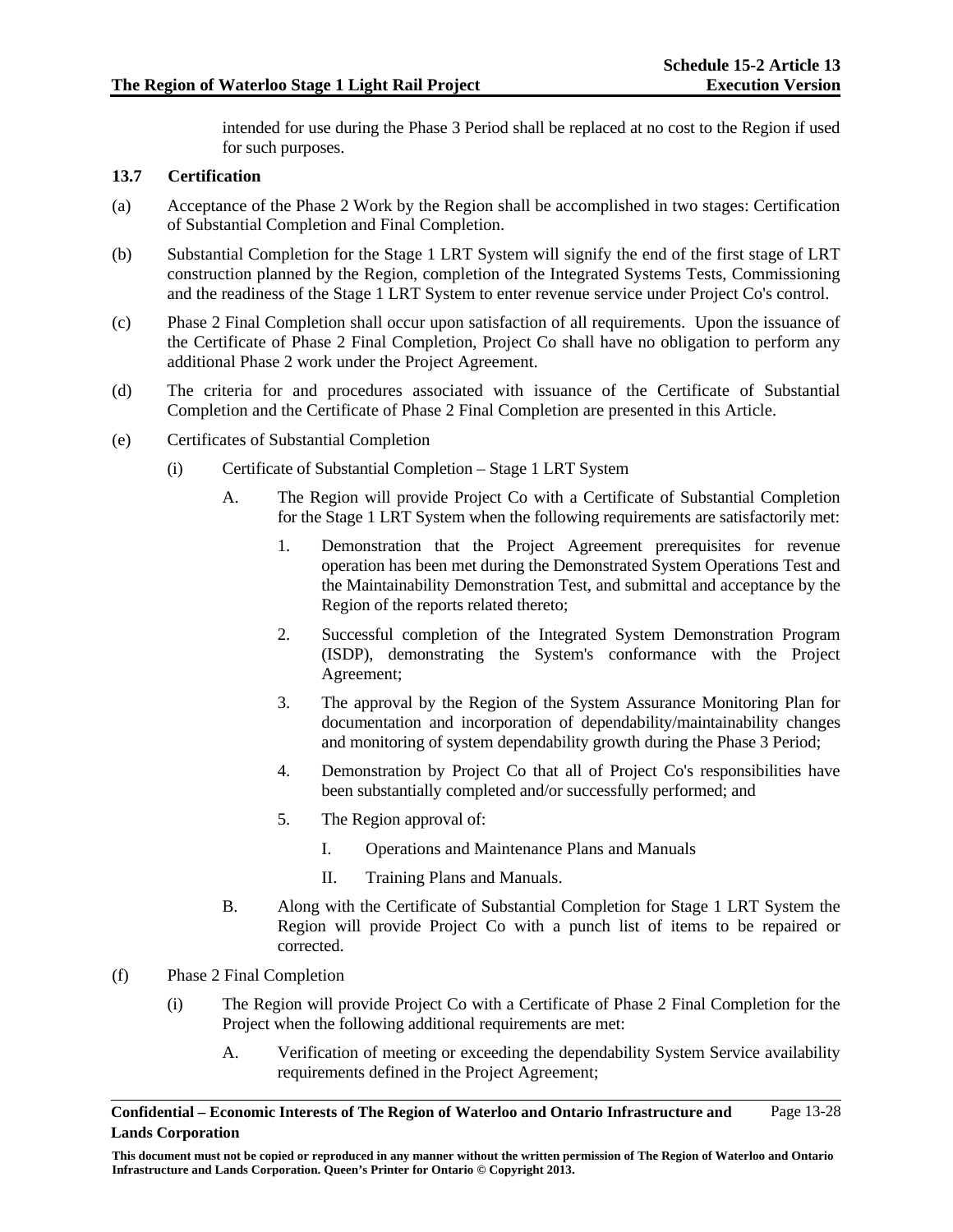- B. Correction/repair of all of the punch list items and all other construction, systems, warranty items and deficiencies:
- C. Submittal and acceptance of the "as-built" documentation; and
- D. Submittal of revisions and approval of all of Project Co's Phase 3 Period Operations and Maintenance Plans and Manuals.

# **13.8 System Operations and Maintenance Personnel**

(a) During Phase 2, Project Co shall hire and provide training for all personnel who will operate and maintain the System at the commencement of the 3 Period.

# **13.9 Personnel Policy Manual**

(a) Project Co.'s Phase 2 Work shall include the preparation of the Phase 3 Staffing Plan, including an organization chart and job descriptions. Project Co shall prepare and submit a Personnel Policy Manual, for the hiring, promotion, discipline and dismissal of staff, that complies with applicable Governmental rules, including all anti-discrimination provisions. Following the Region's approval of this Personnel Policy Manual and absent any reason(s) to the contrary, applicants may be interviewed and hired.

# **13.10 Qualifications**

- (a) The Personnel Policy Manual shall require pre-employment substance/drug screening of all applicants for employment in safety-related positions. Such testing, as a minimum, shall satisfy the requirements of the Region's regulated drug testing protocol
- (b) Project Co shall retain the records of all successful applications for employment, together with verification of the references. The Region reserves the right to audit these records in accordance with the Project Agreement.
- (c) The education and experience of personnel employed shall be appropriate for the duties they shall be required to fulfill, and such personnel shall be familiar with the general objectives and requirements of their job assignments at the time they are hired. Project Co shall define skill levels required for participation in each level of the training program.

# **13.11 Uniforms**

(a) Project Co. shall furnish each employee who will interface with the public appropriate uniforms, the colors and styling of which shall be approved by the Region. Later, during the Phase 3, these uniforms shall be worn by said employees at all times while on duty.

### **13.12 Training of System Operations and Maintenance Personnel**

- (a) Project Co. shall provide training for all personnel who will operate and maintain the System during Phase 3. The training shall start at such a time to ensure all operations and maintenance personnel required for System Demonstration Tests are fully trained prior to the start of the System Demonstration Tests.
- (b) If so requested by the Region, Project Co shall include up to six (6) Region-designated personnel in the training classes. As part of the System Safety and Security Program, Project Co shall provide instruction for up to 10 Region and/or other agencies' fire, safety and security personnel. This training shall provide an overview of System elements and operations, describe the features and facilities available to emergency response personnel, and address applicable operation safety

**This document must not be copied or reproduced in any manner without the written permission of The Region of Waterloo and Ontario Infrastructure and Lands Corporation. Queen's Printer for Ontario © Copyright 2013.**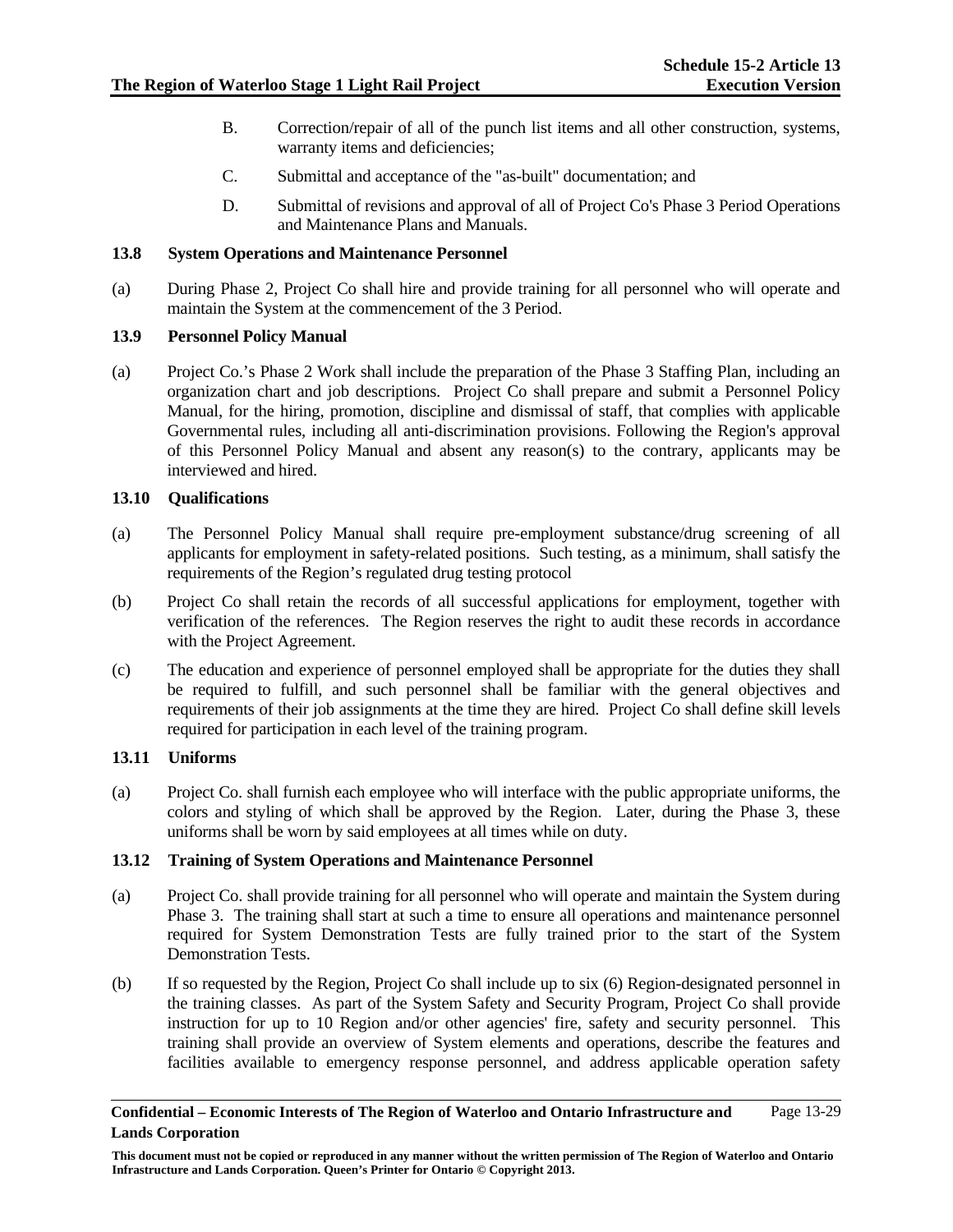procedures. It shall also address the proper use of equipment specific to the System that shall be used in emergencies by emergency responders. In addition, training shall include the subjects listed in the Rule Book.

- (c) Project Co. shall provide all instructors, literature, and equipment necessary to train personnel. Project Co shall provide sufficient classroom and on-the-job training for operations and maintenance personnel to insure their competence in operating and maintaining the System. Classrooms shall be provided by Project Co. Training on the actual System equipment and/or the spare equipment will be permitted; however, such use shall not interfere with the pre-revenue tests and demonstrations of the System.
- (d) Project Co. shall have a testing program whereby personnel within a specific job classification are tested for proficiency within that job classification. With concurrence by the Region, certain job classifications may be exempted from such testing. Personnel shall pass the testing program appropriate to their positions prior to assuming these positions on a full-time basis. Prior to initiation of passenger service, Project Co shall provide the Region with the quantitative results of all examinations administered to the trainees during and upon completion of the training program. The results of these tests shall be sufficient for Project Co and the Region to evaluate the competence of a trainee for his/her specific assignment in the operation and/or maintenance of the System.
- (e) Training Program Plan
	- (i) Project Co. shall develop a Training Program Plan responsive in all respects to the Project Agreement. The plan shall provide for:
		- A. Materials: Student and instructor materials shall be developed, including course outlines and objectives, lesson plans, training aids, and student manuals. All of these materials shall become the property of the Region at the conclusion of the training program.
		- B. Schedules: Training schedules shall include dates, location, and equipment requirements of each course to be presented. Project Co shall have all training completed before the start date of the pre-revenue service test program that is required to complete the pre-revenue service tests. Project Co shall recognize that some on-the-job training shall be necessary.
		- C. Training Presentation: Supervisory, operations, and maintenance personnel shall receive training. Such training shall be sufficient to ensure the transfer of all System-imposed knowledge and skills necessary to fulfill the duties required by the function of said personnel.
		- D. Continuing Training: Project Co shall provide the Region an electronic copy of all subject matter covered in the training program, to expedite the training for employees hired after the Phase 3 has expired. Project Co shall furnish a complete synopsis of subject matter for review, in accordance with Schedule 10 – Review Procedures.. The Region may request that selected training sessions be recorded, and Project Co shall accommodate such requests.
- (f) Training Program Courses
	- (i) Types of Courses: Project Co shall develop courses of instruction in System familiarization, operation, and maintenance.

**Confidential – Economic Interests of The Region of Waterloo and Ontario Infrastructure and Lands Corporation**  Page 13-30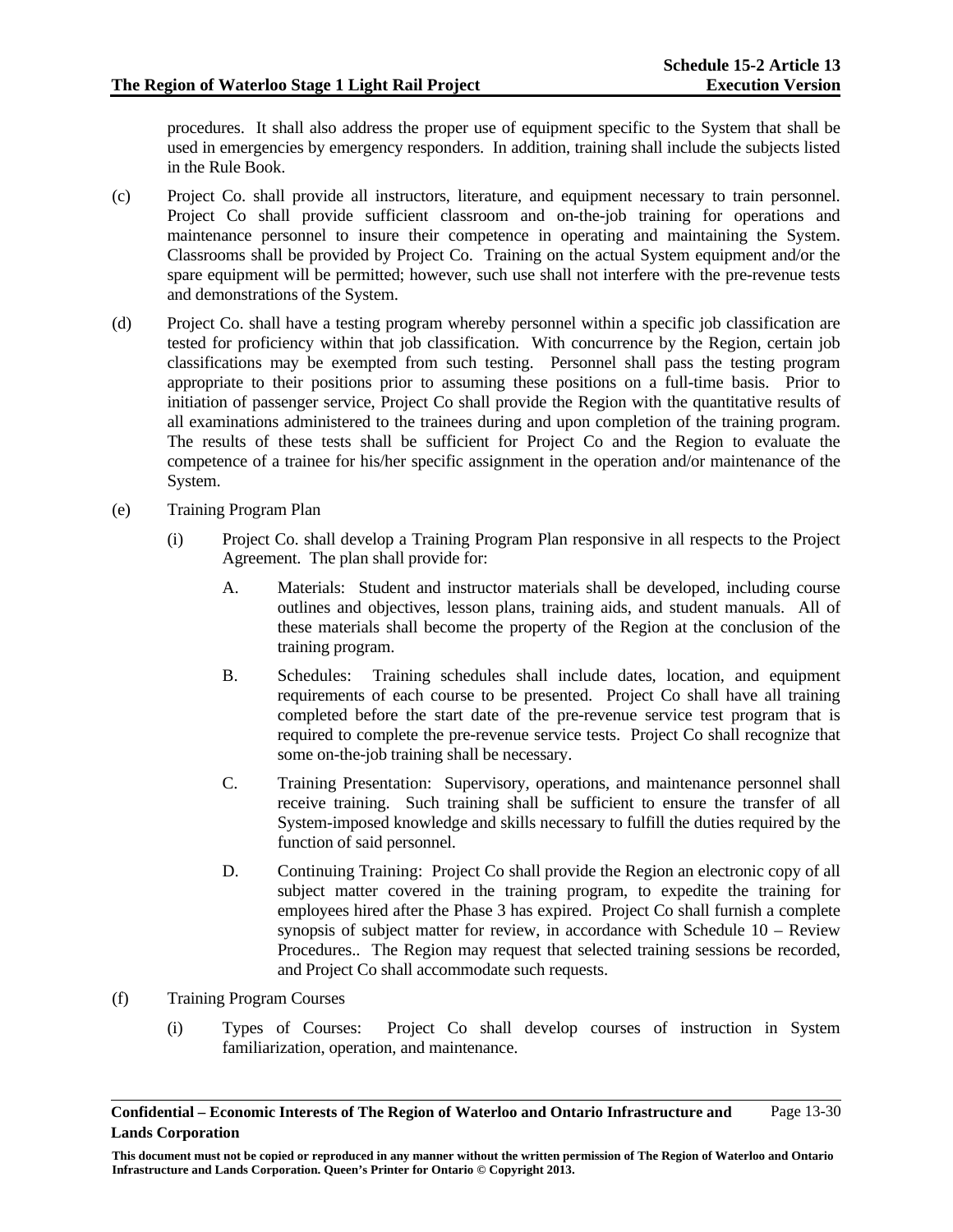- (ii) System Familiarization: These courses shall be designed to provide management, supervisory, and engineering personnel with a functional understanding of the System. The functions of each system element shall be covered, including the interrelationships of all system elements.
- (iii) Operations: This course shall be designed to provide: maintenance personnel, who may from time to time be called upon to manually operate a train/consist; CCF controllers; supervisory personnel; and other operating personnel with a functional understanding of the complete System from an operational viewpoint. Operation of the CCF work stations and displays, vehicle controls and displays and wayside controls and displays shall be covered in detail.
- (iv) System Maintenance: This course shall be designed to provide maintenance supervisors, engineers, and technicians with the knowledge and skills required for the performance of preventive and corrective maintenance of equipment, including that which is vehiclecarried, on the wayside, and in equipment rooms, and CCF work stations and associated equipment. Additionally, the course shall cover maintenance of all special test equipment provided, whether portable or stationary, including built-in test features.
	- A. Instruction: Classroom instruction shall be designed to cover in detail the functions of each subsystem, including the interrelationships of the subsystems. Fault isolation and troubleshooting techniques shall be covered to the extent necessary in preparation for maintenance laboratory training exercises. Maintenance laboratory instruction shall be designed to provide maintenance personnel with practical experience in the performance of preventive and corrective maintenance tasks.
	- B. Simulations: Troubleshooting and fault isolation of simulated faults shall be provided for each subsystem, including all special test equipment.
- (g) Training Materials
	- (i) The following materials shall be provided for each course specified in accordance with the:
		- A. Lesson Plans: A set of lesson plans shall be developed for each system element, corresponding to the topic outline, and shall contain the following information:
			- 1. Lesson Title
			- 2. Time
			- 3. Objectives
			- 4. Training Aids Required
			- 5. Instructing Sequence (Outline).
		- B. Training Aids: Project Co shall use visual media whenever practical in the classroom instruction. Visual aids shall be developed for each topic. The number of aids shall be determined by the complexity and the amount of time allotted to the topic. Operations and maintenance laboratory instruction may not require aids other than operational equipment, test equipment, and associated documentation; however, Project Co shall utilize troubleshooting and fault isolation charts developed for training purposes.
		- C. Student Material: The primary source of student instructional material shall be Operations and Maintenance manuals. In addition, Project Co shall develop, for

**Confidential – Economic Interests of The Region of Waterloo and Ontario Infrastructure and Lands Corporation**  Page 13-31

**This document must not be copied or reproduced in any manner without the written permission of The Region of Waterloo and Ontario Infrastructure and Lands Corporation. Queen's Printer for Ontario © Copyright 2013.**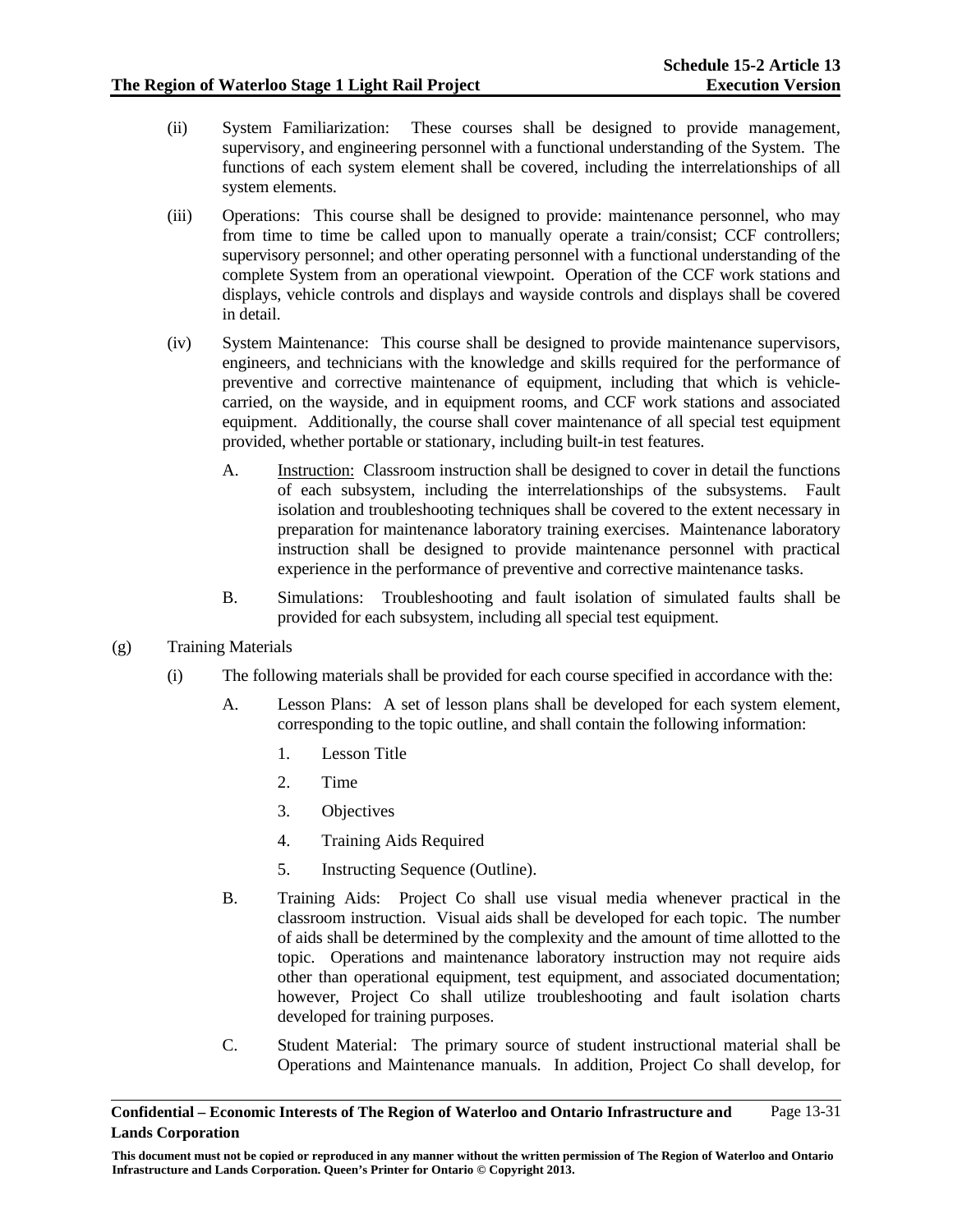each course specified, student notebooks containing such additional drawings, descriptive information, and laboratory procedures as are necessary or advisable to ensure that all learning objectives are met in an orderly and timely manner. Student notebook material shall be arranged by system element and sequenced according to the topic outline.

- (h) Training Program Presentation
	- (i) General
		- A. Training shall be conducted by qualified Project Co instructors. The training sessions shall be scheduled such that the personnel receiving training shall be able to assume their assigned duties in the preventive maintenance program. Maintenance laboratory training shall be conducted utilizing installed System equipment in normal operating condition.
		- B. In the event System equipment is not in operating condition at the scheduled time for training requiring such equipment, the Region shall have the right to delay training sessions or reduce the duration of training sessions.
	- (ii) Project Co. Facility Training
		- A. Training normally provided by Project Co at Project Co's facilities shall not be construed to satisfy all the training requirements specified herein. Certain key portions of the training shall occur at and on Stage 1 LRT System facilities, except as otherwise approved by the Region.
	- (iii) Training Program Monitoring and Evaluation
		- A. Project Co. shall monitor the initial presentation (session) of each course. Thereafter, monitoring shall be performed on a random sampling basis, by a qualified training supervisor and representatives of the Region, in order to evaluate the effectiveness of training material and instruction. The results of the monitoring shall be analyzed and corrective action taken, if and as required. Region supervisory personnel shall have the right to monitor training sessions. Instructor evaluations shall be made by analysis, instructor critiques, coverage of materials in time allotted, and results of the Region's evaluations and critiques of the training. Student critiques shall be prepared by Project Co, subject to review by the Region.

### (i) Documentation

- (i) Project Co shall prepare and deliver to the Region the following:
	- A. Training Program Plan
		- 1. A Training Program Plan shall be prepared in narrative form and shall be supported by such tables, charts, schedules, and graphs as are necessary to fully convey and describe Project Co's plan for accomplishing the training set forth herein. It shall be subject to the Region's approval. The Training Program Plan shall include resumes and qualifications of key instructors and Project Co's training staff, for the approval of the Region. The Training Program Plan shall provide complete documentation to substantiate employee certification.

**Confidential – Economic Interests of The Region of Waterloo and Ontario Infrastructure and Lands Corporation**  Page 13-32

**This document must not be copied or reproduced in any manner without the written permission of The Region of Waterloo and Ontario Infrastructure and Lands Corporation. Queen's Printer for Ontario © Copyright 2013.**